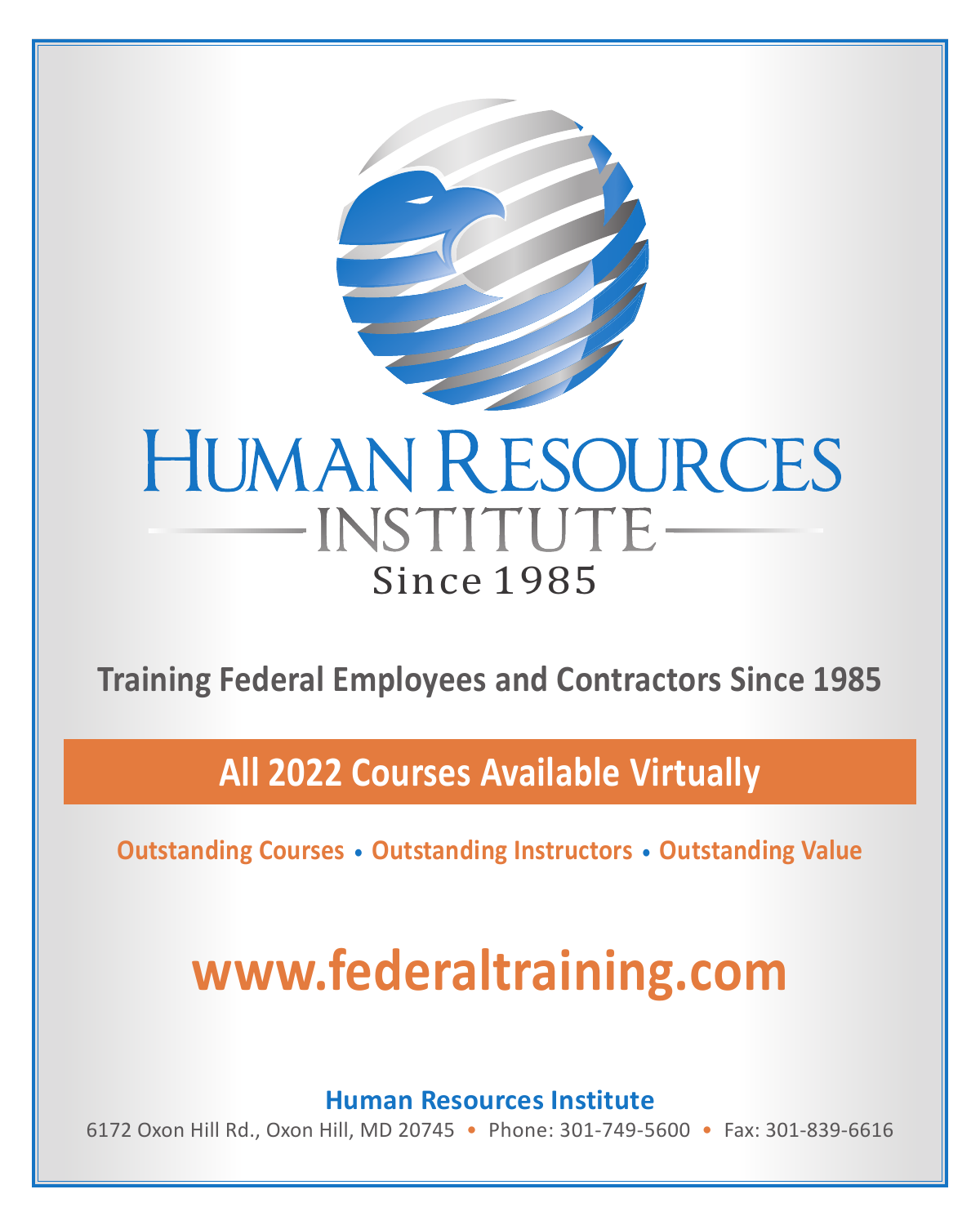## **Table of Contents**

## **Available Courses**

## **Certificate Programs**

| Management and Program Analysis Certificate Program: Level One 24 |  |
|-------------------------------------------------------------------|--|
| Management and Program Analysis Certificate Program: Level Two 24 |  |

## **Locations**

## **Virtual Training**

## **Virtual/Online**

## **Maryland**

Human Resources Institute 6172 Oxon Hill Road Oxon Hill, MD 20745

Human Resources Institute Engineer Center Bldg. 9315 Largo Dr. West, Suite 170 Largo, MD 20774

Parking is free.

Metro Accessible: Largo Town Center Metro Station. Take the C21, C22, or C26 bus (about a 1 to 2 minute bus ride). Arrive at LARGO DR W and LOTTSFORD RD bus stop. The bus stop is right in front of the building.

**Interested in Group Training? We can provide virtual/online and in-person training for your team. Please email [support@federaltaining.com](mailto:support%40federaltaining.com?subject=) or call us to request a quote.**

> **Go to [www.federaltraining.com](http://www.federaltraining.com) for complete course descriptions.**

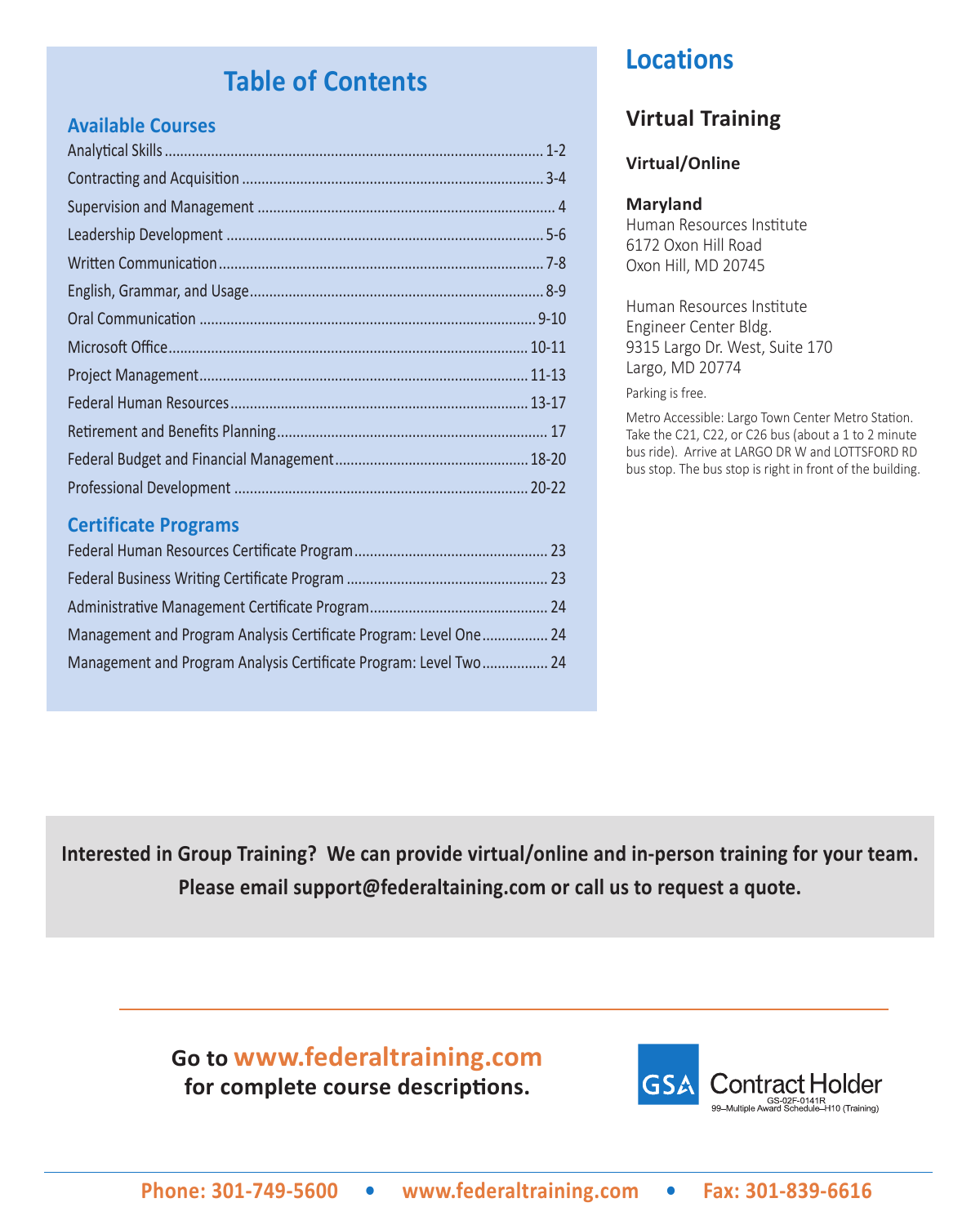## **ANALYTICAL SKILLS**

## **Management and Program Analysis (343 Series): An Introduction**

### Credits: **NASBA CPEs: 14|CEUs: 1.4** <sup>n</sup> Level: **Introductory** n Price: **\$845**

**Overview**: Prepare yourself for a position as a management or program analyst. In this "HANDS-ON" workshop our expert will show you the skills that will help you become a professional in this field.

**Who Should Attend**: All Federal civilian and military employees and contractors are eligible to attend, including management technicians, management assistants, new program analysts, new management analysts, and others interested in this series.

## **Management and Program Analysis (343 Series): Beyond the Basics**

#### Credits: **NASBA CPEs: 14|CEUs: 1.4** <sup>n</sup> Level: **Intermediate** <sup>n</sup> Price: **\$845**

**Overview**: This course was designed to help you take your knowledge and skills as a management or program analyst to the next level. Our expert instructor will teach you the practical tools, techniques, and skills necessary for success in this series.

**Who Should Attend**: Management and program assistants, new management and program analysts, administrative staff interested in this series, and anyone else who needs to or wants to take their knowledge beyond the basics.

## **Management and Program Analysis: Data Collection and Analysis**

#### Credits: NASBA CPEs: 14 | CEUs: 1.4 | Level: Intermediate | Price: \$845

**Overview**: In this course, you will discover how data collection, analysis, and reporting enhance management and programmatic decision-making (including plans, audits, and agency/congressional reports). In addition, you will learn how to effectively utilize data collection tools, methodologies, and OMB requirements.

**Who Should Attend**: All Federal employees and contractors are eligible to attend, including management, program, budget, and systems analysts or assistants, other staff members responsible for collecting and analyzing data, administrative staff interested in this series, and anyone else interested in transitioning into the management and program analysis series.

## **Management and Program Analysis: Cost Benefit Analysis**

#### Credits: NASBA CPEs: 14 | CEUs: 1.4 | Level: Intermediate | Price: \$845

**Overview**: Do you ever have to make or help others make a decision based on how much something costs? Are you responsible for making purchases, manpower (FTE's), space management, or scheduling travel for your organization? Then, this is the course for you! Federal agencies are constrained by limited resources. To that end, numerous decisions

rest on the cost versus the benefit of a proposed purchase, policy, action, change, or initiative. More often than not, trade-offs must occur for change to happen. This practical, hands-on course covers the basic components of cost-benefit analysis and will enable you to determine if a project is worthwhile financially, by evaluating a project's benefit versus its cost.

Who Should Attend: This course was designed for Federal employees, active duty military and contractors, including management, program, budget and systems analysts or assistants, project directors, project team leaders, IT managers, administrative staff, other staff members responsible for process management, business analysis, strategy, and collecting and analyzing data, or others interested in the management and program analysis series.

### **When and Where**

| Apr 20 - 21, 2022  Virtual, Online              |  |
|-------------------------------------------------|--|
| May 25 - 26, 2022  Virtual, Online              |  |
| Jul 20 - 21, 2022  Virtual, Online              |  |
| Aug 24 - 25, 2022  Virtual, Online              |  |
| Sep 19-20 - 22, 2022  Virtual, Online           |  |
| Oct 24 - 25, 2022  Largo, MD or Virtual, Online |  |
| Nov 30 - Dec 1, 2022  Virtual, Online           |  |

## **When and Where**

| May 4 - 5, 2022  Virtual, Online              |  |
|-----------------------------------------------|--|
|                                               |  |
| Aug 31 - Sep 1, 2022  Virtual, Online         |  |
| Sep 26 - 27, 2022  Virtual, Online            |  |
| Nov 1 - 2, 2022  Largo, MD or Virtual, Online |  |
|                                               |  |

## **When and Where**

**When and Where**

| Apr 20 - 21, 2022  Virtual, Online             |  |
|------------------------------------------------|--|
| Jun 27 - 28, 2022 Virtual, Online              |  |
|                                                |  |
|                                                |  |
| Nov 9 - 10, 2022  Largo, MD or Virtual, Online |  |

**Jun 13 - 14, 2022.............................. Virtual, Online Aug 15 - 16, 2022............................. Virtual, Online Oct 26 - 27, 2022 ......... Largo, MD or Virtual,Online**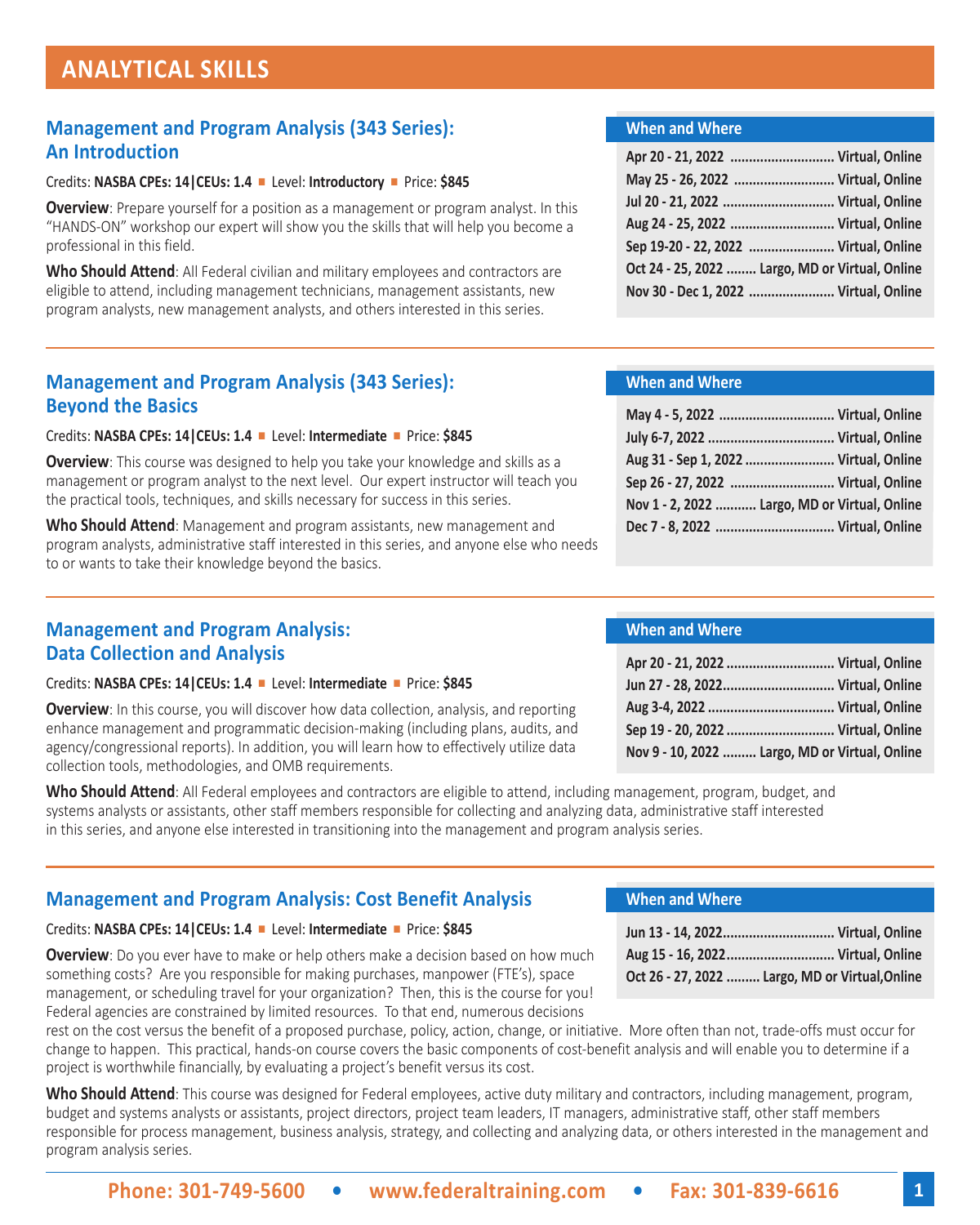## **Management and Program Analysis: Quantitative and Qualitative Analysis**

#### Credits: NASBA CPEs: 14 | CEUs: 1.4 | Level: Intermediate | Price \$845

**Overview**: Quantitative and qualitative analysis sounds complex on the surface, but, in reality, it's just another method used to understand and make decisions about data. This hands-on, interactive course explores quantitative vs. qualitative decisionmaking models. We will study sample data with an emphasis on how to apply and interpret it.

**Who Should Attend**: This course was designed for all Federal employees, active duty military and contractors, including management, program, budget and systems analysts or assistants, other staff members responsible for collecting and analyzing data, administrative staff, or others interested in the management and program analysis series.

#### **When and Where**

| Aug 10 - 11, 2022 Virtual, Online  |  |
|------------------------------------|--|
|                                    |  |
| Oct 24 - 25, 2022  Virtual, Online |  |

## **Critical and Analytical Thinking Skills for Office Personnel**

#### Credits: NASBA CPEs: 14 | CEUs: 1.4 **■** Level: **Fundamentals Refresher** ■ Price: \$845

**Overview**: In this course, you will be provided with the training and tools necessary to become a logical, rational, and effective decision maker. You'll explore a structured way to approach and solve problems, and you'll learn to clarify problems in terms of goals, objectives, and issues, with a view toward getting the best results possible.

**Who Should Attend**: Office professionals, support staff, and administrative personnel who seek to enhance their critical and analytical thinking skills.

## **Ability to Research, Analyze, and Solve Problems**

#### Credits: NASBA CPEs: 14 | CEUs: 1.4 **■** Level: **Fundamentals Refresher** ■ Price: \$845

**Course Overview**: One of the core competencies for support staff and other office personnel is the ability to research, analyze, and solve problems. Our instructor will teach you the techniques you can use to analyze and solve problems more effectively and efficiently.

**Who Should Attend**: All Federal civilian and military employees and contractors who want to learn the fundamentals of research, analysis, and problem solving.

#### **When and Where**

| Jun 22 - 23, 2022 Virtual, Online  |  |
|------------------------------------|--|
| Sep 12 - 13, 2022  Virtual, Online |  |
| Nov 14 - 15, 2022 Virtual, Online  |  |

### **When and Where**

| May 23 - 24, 2022  Virtual, Online |  |
|------------------------------------|--|
|                                    |  |
|                                    |  |
| Nov 16 - 17, 2022 Virtual, Online  |  |

## **Quantitative Data Analysis with Microsoft Excel: An Introduction**

#### Credits: NASBA CPEs: 14 | CEUs: 1.4 | Level: Intermediate | Price: \$845

**Course Overview**: This course focuses on performing key work-related quantitative data analysis tasks using the powerful tools available in Microsoft Excel. Students taking this class should have a strong working knowledge of Microsoft Excel.

Suggested Prerequisite: We recommend that students take first the following courses or be familiar with the concepts and principles covered in these courses:

• Microsoft Excel: Level One • Management and Program Analysis: Data Collection and Analysis

**Who Should Attend**: Students whose job responsibilities require them to routinely analyze and report data gathered through various data collection activities as well as students who wish to improve their analytical skills to make themselves even more valuable within their agencies.

| May 11 - 12, 2022  Virtual, Online |  |
|------------------------------------|--|
| Aug 29 - 30, 2022 Virtual, Online  |  |
| Sep 26 - 27, 2022  Virtual, Online |  |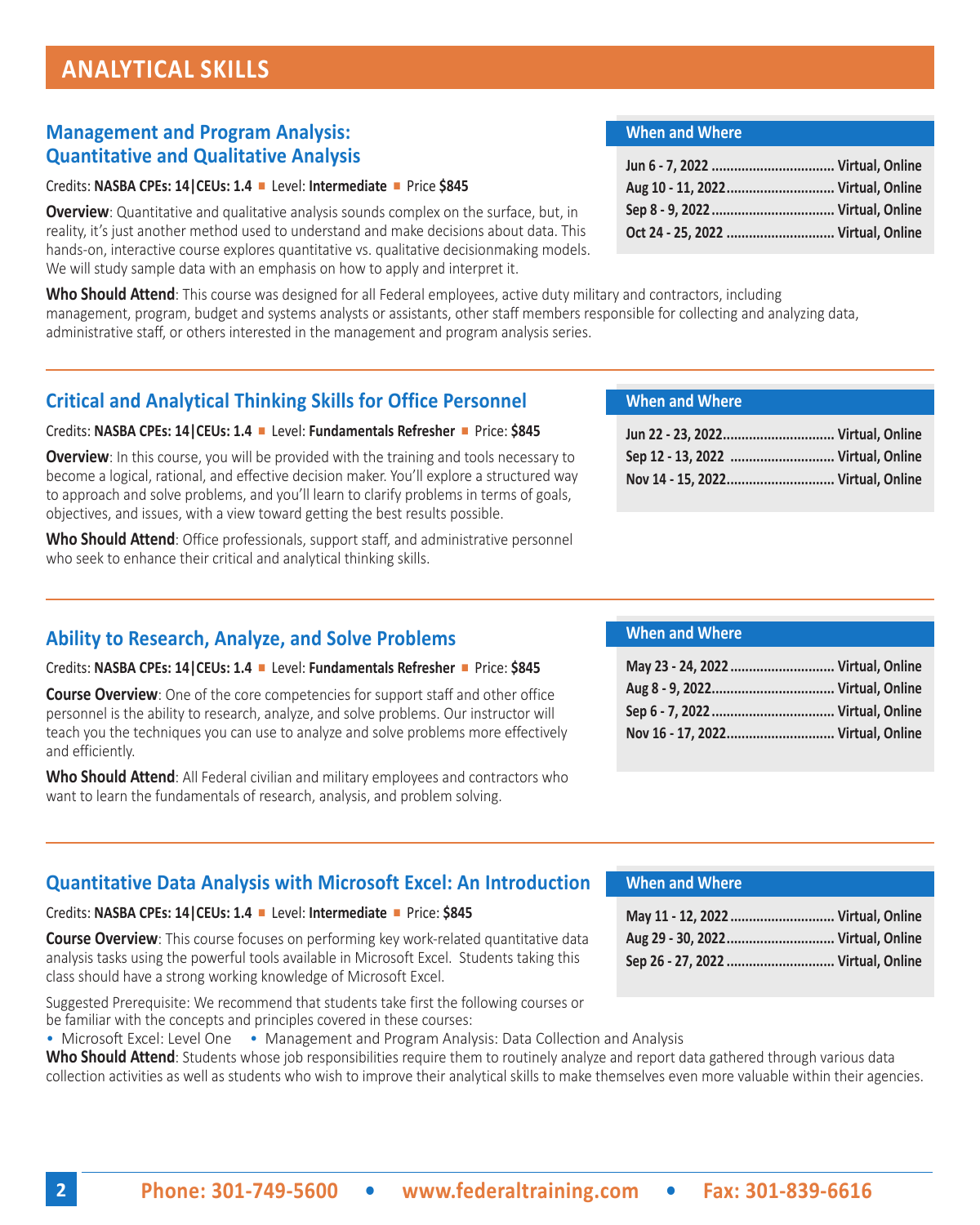## **CONTRACTING AND ACQUISITION**

## **Introduction to Federal Contracting and Procurement**

## Credits: **NASBA CPEs: 24|CLPs: 24|CEUs: 2.4** n Price: **\$1075**

**Overview**: The demand for Federal employees with contracting knowledge and experience has been increasing for some time. Understanding the Federal acquisition and procurement process will help you contribute to your organization's contracting success and make you a much more valuable asset within your agency. By developing your

knowledge and understanding of Federal contracting and procurement, you will significantly increase your chances for advancement. Successful students will be eligible for 24 Continuous Learning Points (CLPs).

**Who Should Attend**: This class is designed for program and technical staff, administrative personnel, office managers, and anyone else who needs to learn the fundamentals of government contracting and procurement.

## **Contracting Officer's Representative (COR) Workshop**

## Credits: **NASBA CPEs: 40|CLPs: 40|CEUs: 4** n Price: **\$1399**

**Overview**: This course is designed to provide you with knowledge of the Federal contracting and acquisition process. Our dynamic instructor, with over 20 years of experience as a Contracting Officer, will equip you with the knowledge and skills necessary to successfully execute your responsibilities as a representative of the contracting officer.

**Who Should Attend**: This course is designed to provide non-contracting personnel with knowledge of the Federal acquisition process as well as the knowledge, skills, and core technical competencies to execute their responsibilities as a representative of the contracting officer. All personnel who are designated as a Contracting Officer's Representative (CORs), Contracting Officer's Technical Representative (COTRs), Technical Officer (TOs), or Project Officer (POs), as well as anyone else who wants to develop a thorough understanding of the entire acquisition process, are eligible to attend.

**This course meets the FAC-COR Program training requirements for certification and is equivalent to DAU's COR 222.** 

**This course is designed for individuals who want to meet their FAC-COR certification or DOD Type B or C COR certification training requirements.**

Students who need to accumulate 40 CLPs (Continuous Learning Points) every two years to maintain their certification will be eligible for 40 CLPs.

## **Writing Statements of Work When and When and When and Where**

## NASBA CPEs: **14 | CLPs: 14 | CEUs: 1.4**

**Overview**: This intensive, hands-on, 2-day workshop will help you effectively write each part of the SOW. You will learn to see the SOW from the contractor's perspective and anticipate any questions he or she may have. In short, you will leave this course well-equipped to write a SOW that mirrors actual requirements, generates competitive proposals, and guides contractor performance.

**Who Should Attend**: Any Federal employee or contractor responsible for writing or reviewing statements of work (SOWs) or quality assurance surveillance plans (QASPs) for service contracts.

## **When and Where**

| Sep 12 - 14, 2022  Virtual, Online            |  |
|-----------------------------------------------|--|
| Dec 5 - 7, 2022  Largo, MD or Virtual, Online |  |

## **When and Where**

| Jun 13 - 17, 2022 Virtual, Online |  |
|-----------------------------------|--|
|                                   |  |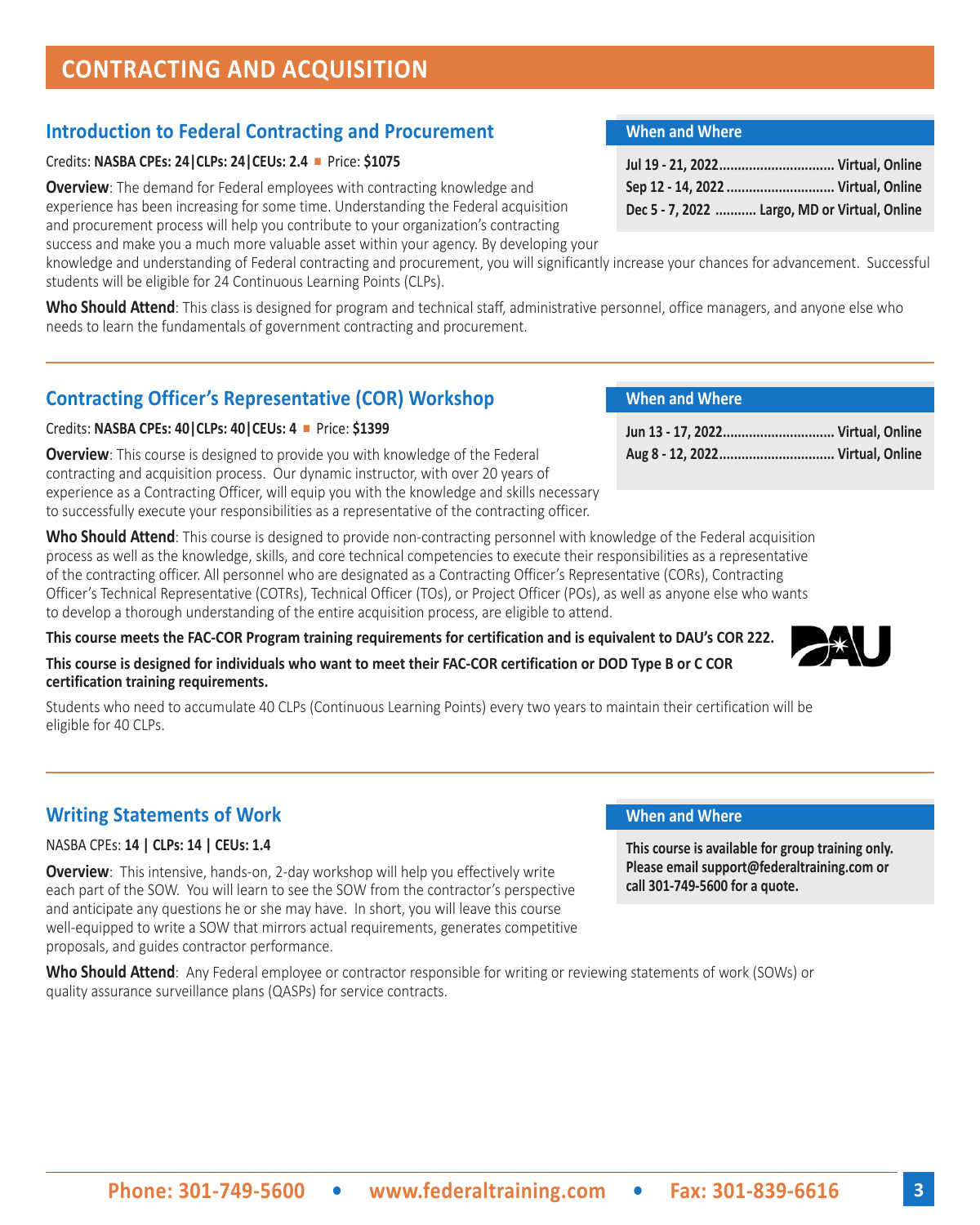## **CONTRACTING AND ACQUISITION**

## **Simplified Acquisition Procedures When and Where When and Where**

### NASBA CPEs: **14 | CLPs: 14 | CEUs: 1.4**

**Overview**: You will learn the fundamentals of simplified acquisition procedures, as well as purchasing from required sources of supply and existing contracts, including GSA schedules. Understanding the simplified acquisition rules and regulations is important for anyone involved in making purchases of essential products and services for a Federal agency.

**Who Should Attend**: This course is designed for any Federal employee making purchases of products and services within the simplified acquisition thresholds (FAR Part 13), as well as other purchases from required sources of supply and existing contracts, including GSA schedules.

## **SUPERVISION AND MANAGEMENT**

## **Federal Human Resources Management for The Constant Constant Constant Constant Constant Constant Constant Constant Constant Constant Constant Constant Constant Constant Constant Constant Constant Constant Constant Constan Supervisors and Managers**

### Credits: **NASBA CPEs: 21|CEUs: 2.1**

**Overview**: This course will assist federal clients in meeting the provisions of 5 CFR 412.202(b), requiring supervisory training within one year of appointment to a

supervisory position and periodic follow-up training at least every 3 years thereafter. It is also designed to give federal supervisors and managers the tools necessary to ensure compliance with EEO, hiring, performance management, and other employment regulations. Our instructor will provide formal, interactive training designed to connect laws and regulations with application.

**Who Should Attend**: This course is designed to equip federal supervisors and aspiring supervisors with the skills they need to manage the HR aspects of supervision. You will learn about key responsibilities that federal supervisors have in the areas of hiring, conducting performance appraisals (including assisting employees with unacceptable performance), mentoring, EEO, employee & labor relations, leave, and pay regulations. The course design focuses on interactive instructional techniques including short lectures, group discussions and activities, role playing, and case studies. **This course aligns with the regulatory requirements outlined in 5 CFR 412.202 related to required training for supervisors.**

## **Federal Supervision and Management Training**

### Credits: **NASBA CPEs: 21|CEUs: 2.1**

**Overview**: This course is designed to provide supervisors and managers ways to improve organizational and individual performance by implementing present-day policies and procedures that will result in positive behavior and performance changes. Participants will learn about situational leadership and how to work with different employees' work styles. The course includes practical exercises and solutions for the everyday workplace in such

areas as crucial conversations, feedback, performance challenges, conduct issues, coaching, delegating, developing, and many other areas. This course meets many of the basic OPM requirements for supervisors and managers.

**Who Should Attend**: Supervisors, managers, aspiring leaders, and team leaders who are looking for tools to implement within their organization to bring about employee and individual change, resulting in a high-performance workplace. The materials also help agencies accomplish the delivery of required training for new supervisors, within one year of an employee's initial appointment to a supervisory position, as well as refresher training to all supervisors and managers at least every three years, as mandated by 5 CFR 412.202.

**This course is available for group training only. Please email support@federaltraining.com or call 301-749-5600 for a quote.**

**This course is available for group training only. Please email support@federaltraining.com or call 301-749-5600 for a quote.**

### **When and Where**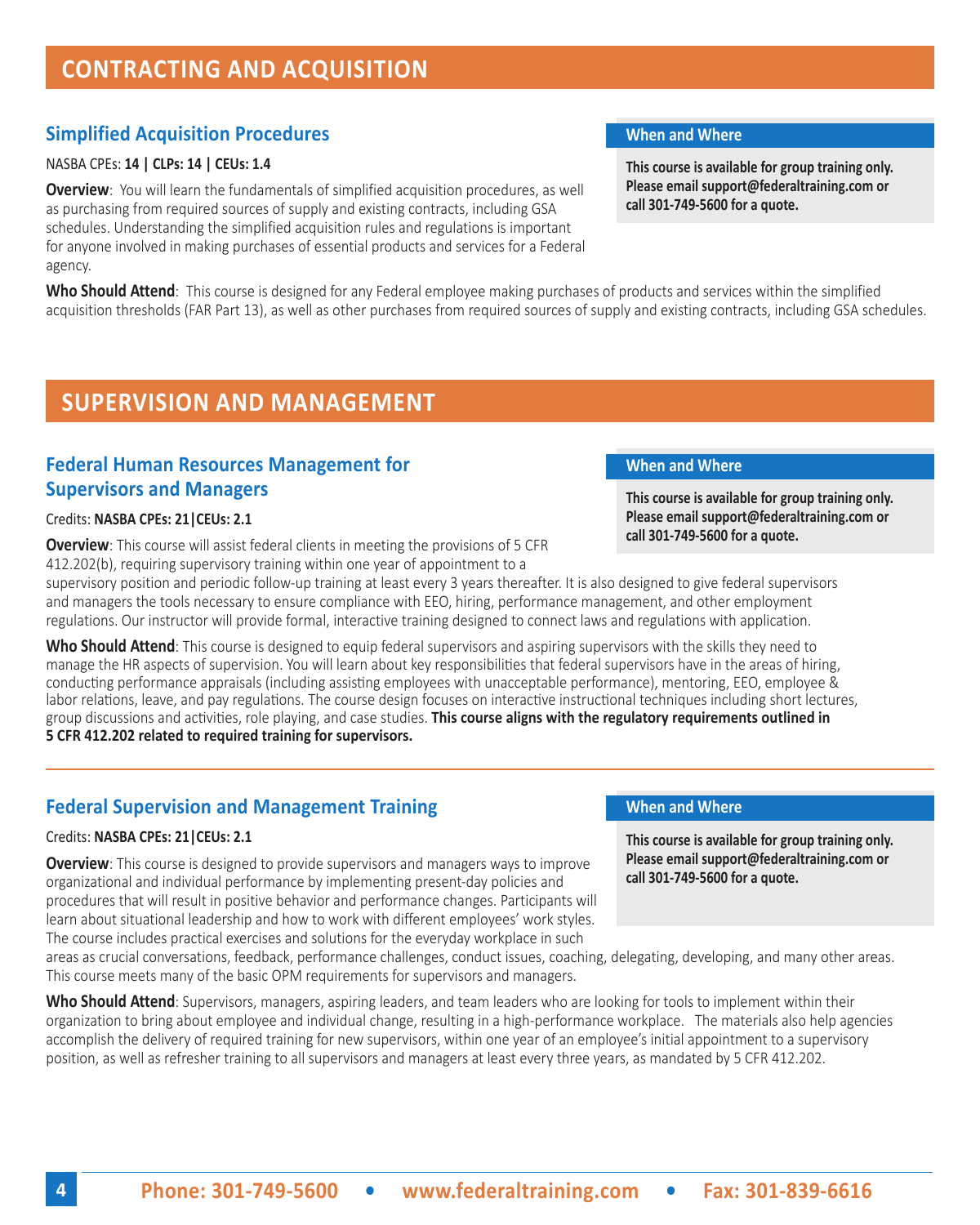## **LEADERSHIP DEVELOPMENT**

## **Leadership Training for Non-Supervisors**

### Credits: **NASBA CPEs: 14|CEUs: 1.4** n Price: **\$845**

**Overview**: Leadership skills are a very important element of career development and upward mobility. Learn the essential skills that will help you gain the respect and support of others. You will discover how to work with different personality types, delegate effectively, overcome conflict without making enemies, and build stronger, more successful teams.

**Who Should Attend**: All non-supervisory Federal employees and contractors who want to enhance their leadership skills should attend.

## **Leading Effective Teams and Groups**

#### Credits: **NASBA CPEs: 14|CEUs: 1.4** n Price: **\$845**

**Overview**: This foundational training course will prepare you for new leadership challenges and responsibilities. You will discover what leadership truly means and how to apply that knowledge, take your team to a higher level, and get results. You will also learn how to develop your unique leadership style for maximum impact.

**Who Should Attend**: This course is designed for current leaders or apiring leaders who are seeking to build and facilitate more effective teams and groups, build better team relationships, and help their agencies succeed.

## **Teambuilding Skills for Government Employees NEW!**

#### Credits: **NASBA CPEs: 14|CEUs: 1.4** n Price: **\$845**

**Overview**: Change impacts both organizational processes and people. In order to successfully manage change, there is a need to understand and effectively communicate horizontally (across teams) as well as vertically (with managers). This course is designed to provide tools and techniques needed to build rapport with teams, while managing and navigating change.

**Who Should Attend**: All Federal employees, other government employees, and contractors who want to enhance their teamwork skills.

## **Conflict Management and Resolution**

#### Credits: **NASBA CPEs: 14 | CEUs: 1.4 | Price: \$845**

**Overview**: Conflict is a part of our lives, but many people lack fundamental conflict management and resolution skills. This course will teach you to manage disputes and disagreements positively and proactively.

| <b>When and Where</b>              |  |
|------------------------------------|--|
|                                    |  |
| Dec 14 - 15, 2022  Virtual, Online |  |

You will learn the causes of interpersonal conflict and gain a better awareness of the emotional triggers that create, and often worsen, conflicts. You will also improve your communication and conflict management skills, which will allow your staff and co-workers to focus on performance and productivity.

**Who Should Attend**: All Federal employees and contractors who want to manage workplace conflicts more effectively.

## **When and Where**

| Apr 27 - 28, 2022  Virtual, Online              |  |
|-------------------------------------------------|--|
| Jun 29 - 30, 2022 Virtual, Online               |  |
|                                                 |  |
| Aug 29 - 30, 2022 Virtual, Online               |  |
|                                                 |  |
| Oct 26 - 27, 2022  Largo, MD or Virtual, Online |  |
|                                                 |  |

### **When and Where**

| Aug 11 - 12, 2022 or  Virtual, Online |  |
|---------------------------------------|--|
| Sep 12 - 13, 2022  Virtual, Online    |  |
|                                       |  |

| Apr 18 - 19, 2022  Virtual, Online              |
|-------------------------------------------------|
| Aug 18 - 19, 2022 Virtual, Online               |
| Sep 14 - 15, 2022  Virtual, Online              |
| Dec 12 - 13, 2022  Largo, MD or Virtual, Online |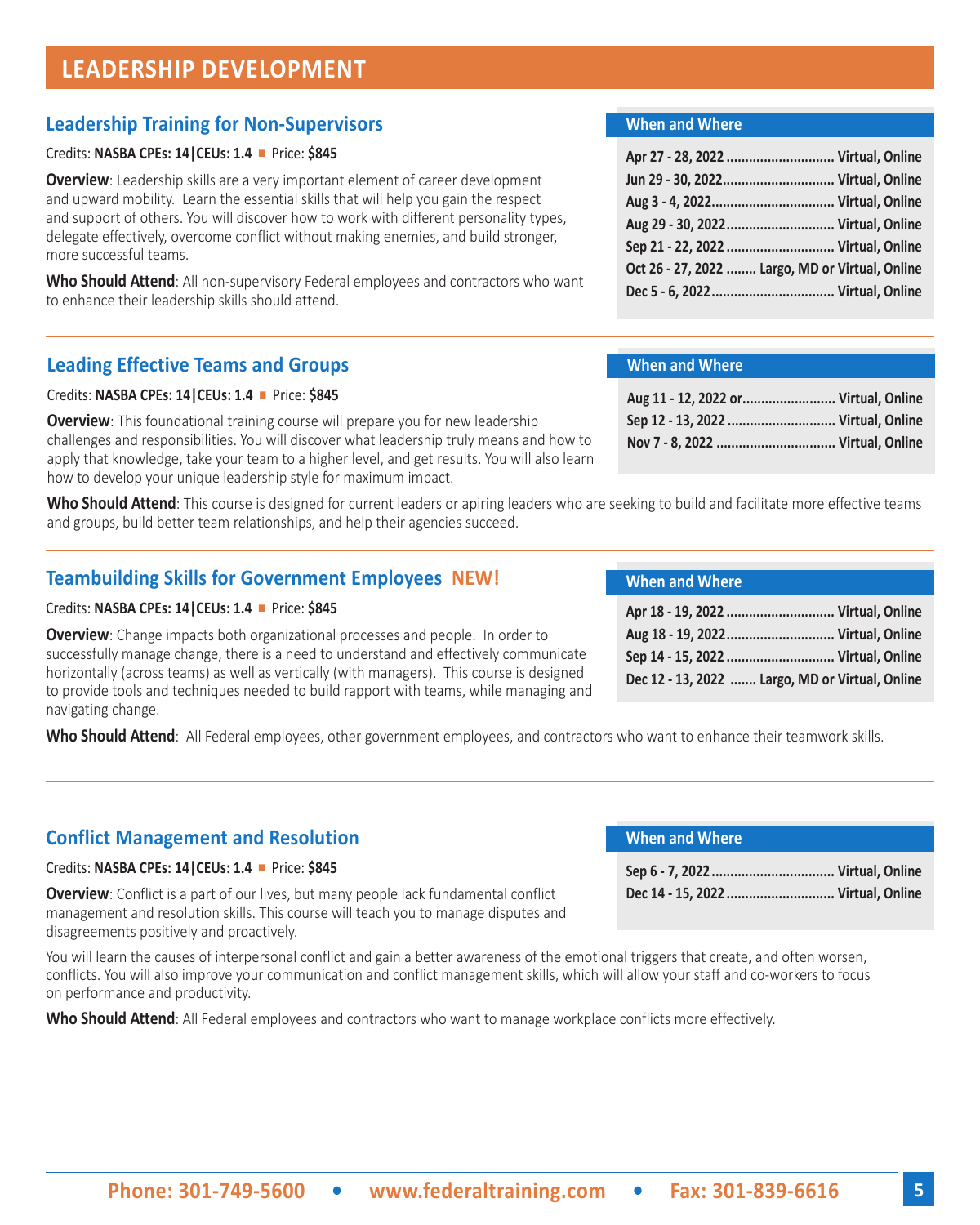## **LEADERSHIP DEVELOPMENT**

## **Women and Leadership: Thriving in the Workplace**

## Credits: **NASBA CPEs: 14|CEUs: 1.4** n Price: **\$845**

**Overview**: Our instructor brings significant leadership experience to the classroom. She will candidly share her experiences and strategies for thriving in the workplace. In addition, she will provide tools and techniques to enrich the learning experience, while creating a comfortable, open, and exciting classroom environment, in which students can also learn from one another. You will explore various leadership roles, models, and

theories as well as their practical applications. You will also learn how to develop your unique leadership style for maximum impact.

**Who Should Attend** :This course is for anyone interested in becoming a more effective organizational member by increasing their understanding of how organizations work as well as some of the most important motivators of human behavior.

The course is especially beneficial for women who have not had extensive exposure to leadership models, organizational behavior frameworks, and theoretical models of employee motivation. The topics are appropriate for all organizational levels and functional areas and may be especially beneficial for new leaders, those aspiring to leadership positions, and long-time leaders who would like to enhance their leadership effectiveness.

## **Leading People Through Change: An Introduction <b>When and Where**

Credits CEUs: **1.4**

**Overview**: This course introduces new and aspiring leaders to their roles in the change process. The course defines and explores the characteristics of change and how to manage people, tasks, teams, and projects effectively. Participants will develop change initiatives and manage the elements of change through interactive exercises. Each

participant will learn to identify the needs of their team during change, as well as methods for measuring success and outcomes.

**Who Should Attend**: All Federal employees and contractors in leadership positions and aspiring leaders who want to more effectively lead people through change.

## **Coaching for Success: An Introduction When and When and Where**

Credits CEUs: **1.4**

**Overview**: Effective coaching is a necessary skill for leaders at all levels, and this course will emphasize how to build more productive and effective employees and teams. You will learn coaching techniques that help motivate, inspire, and build trust. You will explore how employee beliefs, attitudes, and expectations have changed, and the new

skills required for managing employee performance. In this interactive session, you will receive numerous opportunities to demonstrate these skills.

**Who Should Attend**: All Federal employees and contractors in leadership positions and aspiring leaders who want to know what it takes to become effective coaches, as well as anyone else responsible for building teams or work groups.

## **When and Where**

| May 11 - 12, 2022  Virtual, Online |  |
|------------------------------------|--|
| Aug 15 - 16, 2022 Virtual, Online  |  |
| Sep 29 - 30, 2022  Virtual, Online |  |

**This course is available for group training only. Please email support@federaltraining.com or call 301-749-5600 for a quote.**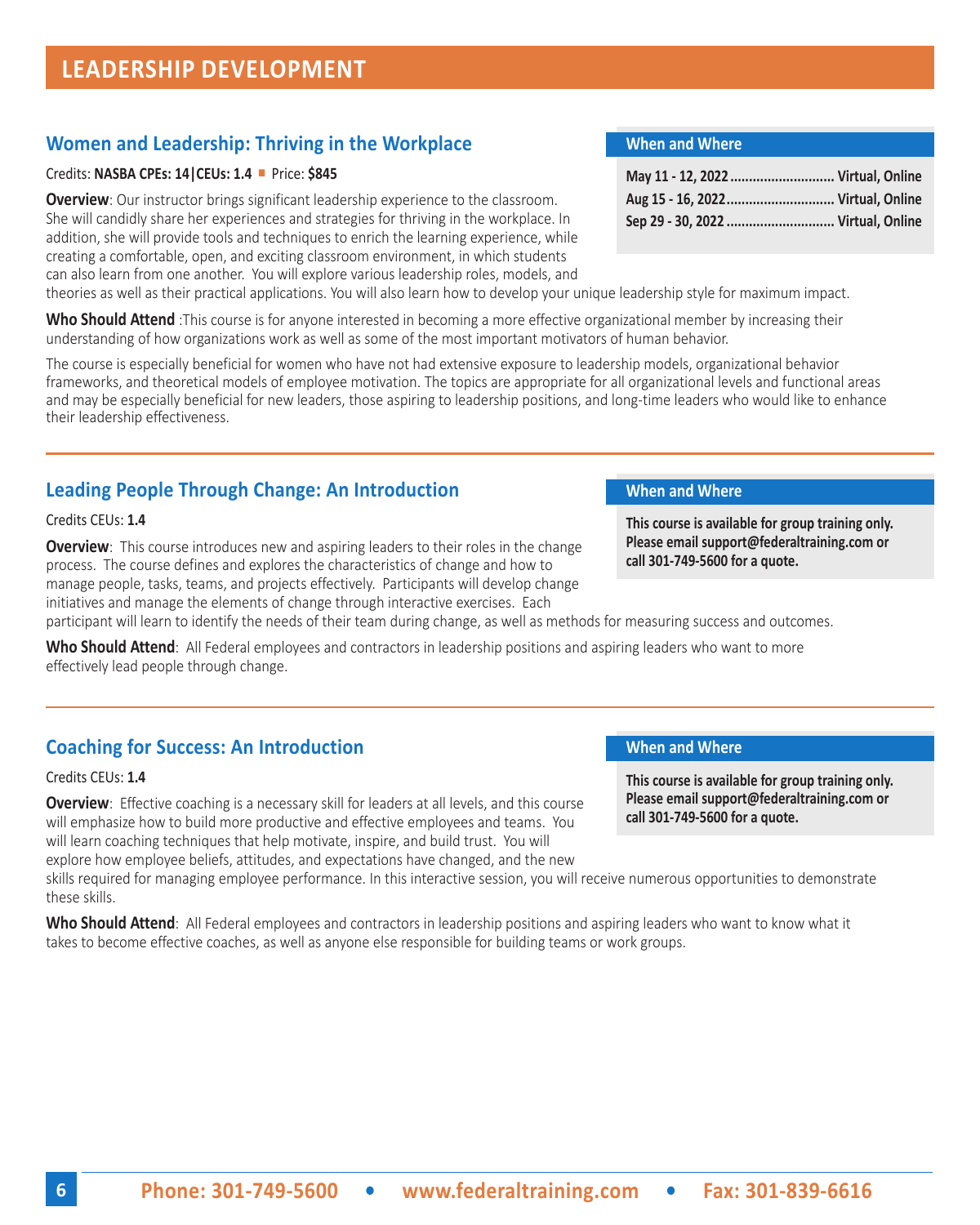## **Effective Writing Workshop**

#### Credits: **NASBA CPEs: 14|CEUs: 1.4** n Level: **Refresher** n Price: **\$845**

**Overview**: Effective writing skills are very important for career success. In this course, you will discover a reader-friendly approach to business writing, how to write clear and concise sentences, how to write organized and cohesive paragraphs, and some of the most common mistakes in grammar and punctuation.

**Who Should Attend**: This course is designed for professionals who would like to improve their business writing skills and/or refresh their understanding of the principles of effective business writing.

## **Federal Writing Boot Camp**

#### Credits: **NASBA CPEs: 28|CEUs: 2.8** n Level: **Refresher** n Price: **\$1445**

**Overview**: This hands-on course will provide you with a complete review of the fundamentals. It is designed for those who are serious about improving their writing skills. There are numerous exercises to help you reinforce the lessons learned.

**Who Should Attend**: All Federal employees and contractors who are serious about improving their fundamental writing skills.

## **Critical Thinking for Clear Writing: An Introduction**

#### Credits: **NASBA CPEs: 14|CEUs: 1.4** n Level: **Refresher** n Price: **\$825**

**Overview**: Clear thinking leads to clear writing. In this course, you will learn how to research and gather information, apply critical thinking and analysis, anticipate questions, draw conclusions, and logically communicate your message.

**Who Should Attend**: All Federal civilian and military employees and contractors who want to learn the connection between critical thinking and clear writing.

## **Report Writing**

## Credits: **NASBA CPEs: 14|CEUs: 1.4** n Level: **Refresher** n Price: **\$825**

**Overview**: The ability to communicate in writing is a fundamental and critical skill. As you advance in your Federal career, your writing skills become more and more important. This course will help you develop these skills and increase your chances for promotion.

**Who Should Attend**: Federal civilian employees, military employees, contractors and anyone else who wants to learn and/or review the fundamentals of report writing.

## **Editing Skills for Government Employees**

## Credits: **NASBA CPEs: 14|CEUs: 1.4** n Level: **Refresher** n Price: **\$815**

**Overview**: This training will assist you in becoming more confident and effective in your editorial choices. Staff members with strong writing and editing skills are always in demand. Our instructor, Kym Marie Clarke, will give you the tools, the self-confidence, and the motivation to improve and enhance your skills.

**Who Should Attend**: All Federal civilian and military employees and contractors interested in improving their editing skills.

## **When and Where**

| May 25 - 26, 2022  Virtual, Online             |  |
|------------------------------------------------|--|
| Jul 13 - 14, 2022 Virtual, Online              |  |
| Aug 24 - 25, 2022 Virtual, Online              |  |
|                                                |  |
| Oct 24 - 25, 2022  Virtual, Online             |  |
| Nov 16 - 17, 2022  Largo MD or Virtual, Online |  |

## **When and Where**

| Sep 26 - 29, 2022  Virtual, Online   |  |
|--------------------------------------|--|
| Nov 28 - Dec 1, 2022 Virtual, Online |  |

## **When and Where**

| Nov 14 - 15, 2022  Largo, MD or Virtual, Online |
|-------------------------------------------------|

## **When and Where**

**Aug 22 - 23, 2022............................. Virtual, Online**

| Jun 15 - 16, 2022 Virtual, Online  |  |
|------------------------------------|--|
|                                    |  |
| Oct 11 - 12, 2022  Virtual, Online |  |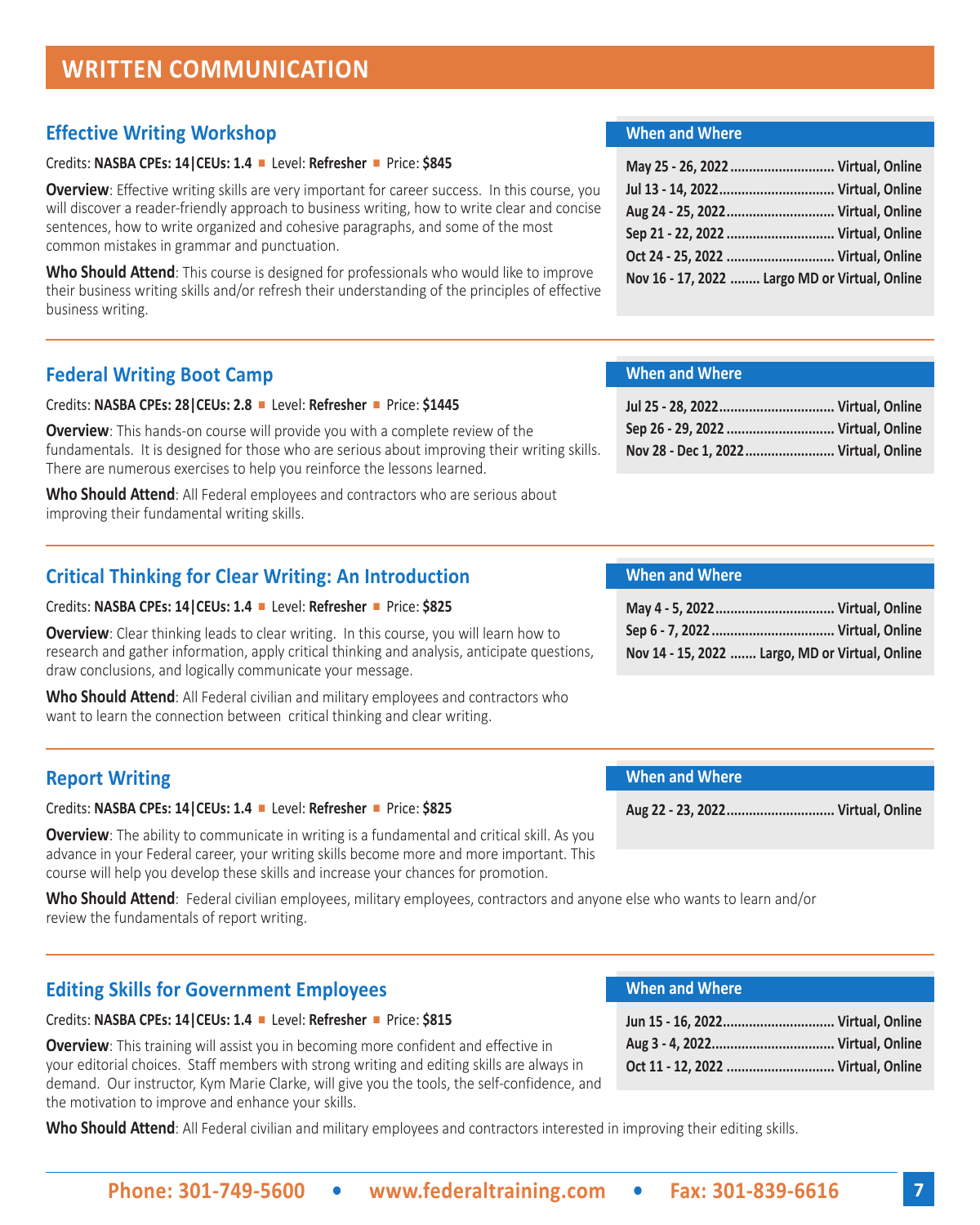## **Correspondence Writing for Government Professionals**

## Credits: **NASBA CPEs: 14|CEUs: 1.4** n Level: **Refresher** n Price: **\$825**

**Course Overview**: Memos and emails are important tools for effective communication. To be effective, they need to be written correctly, clearly, and concisely. In this HANDS-ON

workshop, you will learn to write memos and emails that work for you and your readers. Our instructor, Kym Marie Clarke, will give you the tools, the self-confidence, and the motivation necessary to improve and enhance those skills.

**Who Should Attend**: This course is designed for Government employees and contractors who want to improve their correspondence, including memo writing and email communication.

## **Plain Language Writing for Government Employees**

## Credits: **NASBA CPEs: 7|CEUs: 0.7** n Level: **Refresher** n Price: **\$455**

**Overview**: This course is interactive and HANDS-ON. It includes lecture, individual and group work sessions, presentations, and instructor coaching. The instructor customizes the curriculum to meet the needs stated by the participants.

This course focuses on writing documents that are clear and easily understandable the first time they are read. Course objectives are consistent with the *Federal Plain Language Writing Act*.

**Who Should Attend**: Federal civilian employees, military employees, and contractors and anyone else who wants to develop the skills needed to make their writing clearer and easier to understand.

## **ENGLISH, GRAMMAR, AND USAGE**

## **English Essentials: A Comprehensive Review**

## Credits: **NASBA CPEs: 21|CEUs: 2.1** n Level: **Refresher** n Price: **\$1155**

**Overview**: Human Resources Institute designed this course to provide you with a complete review of the fundamentals. It is designed for those who are serious about improving their knowledge of the rules of grammar, punctuation, and usage. By the

conclusion of the course, your confidence and knowledge will have increased significantly. Also, with a smaller class size guaranteed, you are sure to receive personalized attention from our instructor.

Who Should Attend: This course is designed for Federal employees, active duty military, and contractors who are serious about refreshing their knowledge of grammar, punctuation, and usage.

**Class size is limited to 15 students per class to maximize learning.**

## **Proofreading Skills for Government Employees**

## Credits: **NASBA CPEs: 14|CEUs: 1.4** n Level: **Refresher** n Price: **\$815**

**Overview**: Whether you are reviewing someone else's work or making sure yours is errorfree, the ability to properly proofread and edit written and electronic documents is crucial to your success as a Federal employee. In this "hands-on" class, you will receive numerous exercises, handouts, checklists, and tips to reinforce and perfect your proofreading skills.

**Who Should Attend**: All Federal civilian and military employees and contractors interested in improving their proofreading knowledge and skills.

## **When and Where**

## **When and Where**

## **When and Where**

| Aug 15 - 17, 2022 Virtual, Online |  |
|-----------------------------------|--|

## **8 Phone: 301-749-5600 • [www.federaltraining.com](http://www.federaltraining.com) • Fax: 301-839-6616**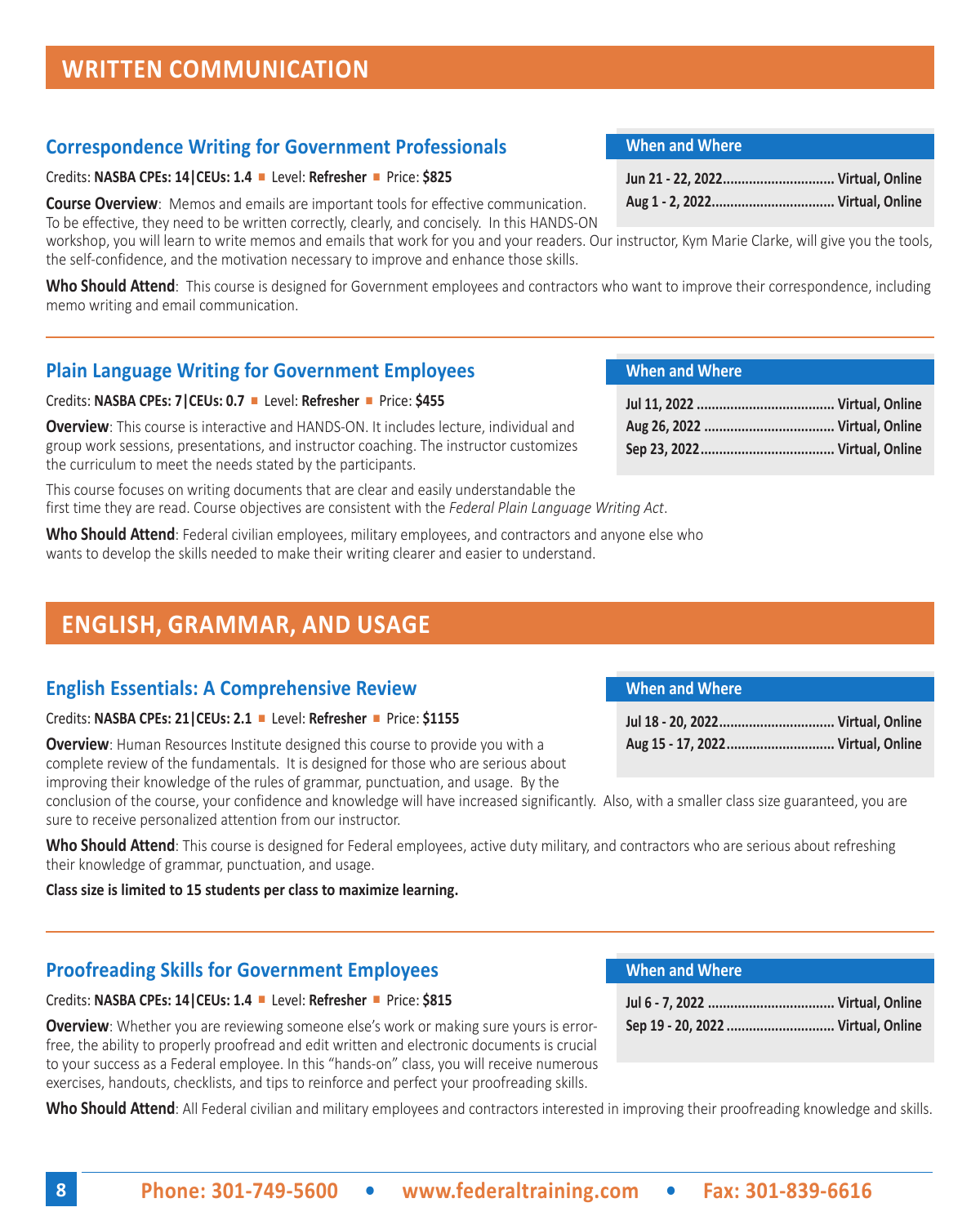## **ENGLISH, GRAMMAR, AND USAGE**

## **English Essentials: GPO Style Manual Review <b>When And When and Where**

Credits CEUs: **0.7**

**Overview**: Professionals who can write clearly and correctly are more valuable to an organization than those whose business writing is filled with errors. This course is designed for those who want to refresh their knowledge of punctuation and/or those who know what's correct but can't always explain why. Students will learn in a highly interactive and hands-on environment.

**Who Should Attend**: The Government Publishing Office (GPO) Style Manual is the default style manual for almost all Federal agencies and their employees. This course is designed for Federal employees, Federal contractors, and anyone else who needs or wants a thorough refresher in the rules found in the GPO Style Manual.

## **English Essentials: Expand Your Vocabulary <b>When and When and Where**

#### Credits CEUs: **0.7**

**Overview**: Strong oral and written communication skills are critical for success in most career fields, and a strong vocabulary is a key building block for effective speaking and writing. Our instructor will explain, in plain language, how to use hundreds of practical, everyday words and provide a plan for improving your vocabulary one day at a time.

**This course is available for group training only. Please email support@federaltraining.com or call 301-749-5600 for a quote.**

**This course is available for group training only. Please email support@federaltraining.com or call 301-749-5600 for a quote.**

**Who Should Attend**: This course is designed for anyone interested in expanding and enhancing their spoken and written vocabulary.

## **ORAL COMMUNICATION**

## **Communication Skills: Speaking to an Audience**

#### Credits: **NASBA CPEs: 14|CEUs: 1.4** n Level: **Fundamentals Refresher** n Price: **\$815**

**Overview**: Are you interested in engaging and connecting with your audience when you speak? Come learn the art of presenting to an audience with style, confidence, and purpose.

**Who Should Attend**: All Federal civilian and military employees and contractors who want to gain more confidence communicating in meetings, briefings, or presentations.

## **Interpersonal Communication: Building Professional Workplace Relationships**

#### Credits: NASBA CPEs: 1.4 | CEUs: 1.4 **n** Level: **Fundamentals Refresher ■** Price: \$845

**Overview**: This interactive workshop will explore your preferred method of communication and gain insight into the preferences of others so that you can consistently foster positive interactions, reduce miscommunication, and achieve results. We will review transactional analysis and ego states to adapt how we engage in dialogue to enhance workplace culture.

Upon completion, you will recognize what you can do to strengthen rapport and relationships, boost listening skills, and clearly get your message across in a mutually beneficial way. We will practice newly learned communication skills to reinforce your ability to easily use these methods outside of the workshop environment.

**Who Should Attend**: Anyone interested in learning results-oriented techniques and methods for improving his or her workplace communication skills.

#### **When and Where**

| Sep 14 - 15, 2022  Virtual, Online              |  |
|-------------------------------------------------|--|
| Oct 19 - 20, 2022  Largo, MD or Virtual, Online |  |

| Oct 17 - 18, 2022  Largo MD, or Virtual, Online |  |
|-------------------------------------------------|--|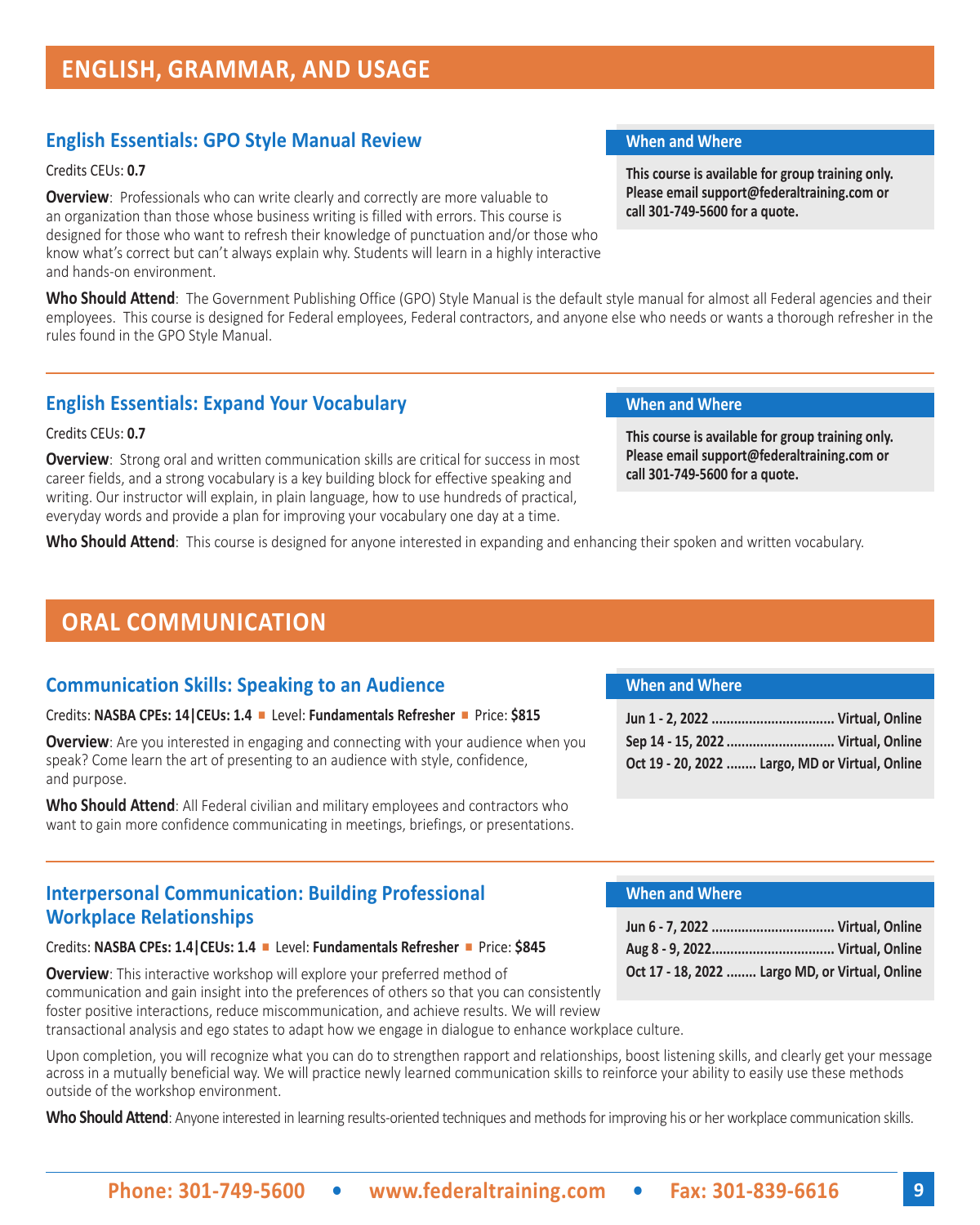## **ORAL COMMUNICATION**

## **Effective Oral Communication**

## Credits: **NASBA CPEs: 7|CEUs: 0.7** n Price: **\$455**

**Overview**: Oral communication skills are critical to success in just about any career field. This course will help you develop your skills in a practical, exciting, and relaxed learning environment. You will learn while having fun!

**Who Should Attend**: This course is designed for all Federal employees and contractors interested in developing their overall communication skills, including speaking in front of groups, improving one-on-one communication skills, and communicating assertively and persuasively.

## **MICROSOFT OFFICE**

## **Microsoft Excel: Level One**

## Credits: **NASBA CPEs: 14|CEUs: 1.4** n Level: **Introductory** n Price: **\$855**

**Overview**: Our training maximizes learning and allows for more "hands-on" practice. You also receive a copy of *Microsoft Excel Visual: Quick Tips* – a full-color, user-friendly manual.

**Who Should Attend**: Federal employees, contractors, self-taught individuals, and anyone else who wants to learn Microsoft Excel fundamentals- and beyond.

## **Microsoft Excel: Level Two**

Credits: **NASBA CPEs: 14|CEUs: 1.4** n Level: **Intermediate** n Price: **\$855**

**Overview**: Our training maximizes learning and allows for more "hands-on" practice. You also receive a copy of *Microsoft Excel Visual: Quick Tips* - a user-friendly, color manual.

**Who Should Attend**: All students should take our Microsoft Excel: Level One class first, unless you have intermediate level Excel skills.

## **When and Where**

| Aug 17 - 18, 2022 Virtual, Online  |  |
|------------------------------------|--|
| Sep 28 - 29, 2022  Virtual, Online |  |
| Dec 12 - 13, 2022  Virtual, Online |  |

## **Microsoft Excel: Level Three**

Credits: **NASBA CPEs: 14|CEUs: 1.4** n Level: **Advanced** n Price: **\$855**

**Overview**: We developed a course to cater to our students who want to learn Excel's most advanced features and functions! This class covers those advanced features and functions with an emphasis on Excel's data analysis capabilities.

**Who Should Attend**: All students who took our Microsoft Excel: Level Two course OR advanced users with strong Excel skills.

**We suggest that you bring a sample workbook from your job. There will be an opportunity for students to ask questions specifically related to their work projects.**

## **When and Where**

| Jun 27 - 28, 2022 Virtual, Online  |  |
|------------------------------------|--|
| Sep 26 - 27, 2022  Virtual, Online |  |
|                                    |  |

## **When and Where**

| Dec 14 - 15, 2022  Virtual, Online |  |
|------------------------------------|--|

**When and Where**

 **Sep 28, 2022................................... Virtual, Online**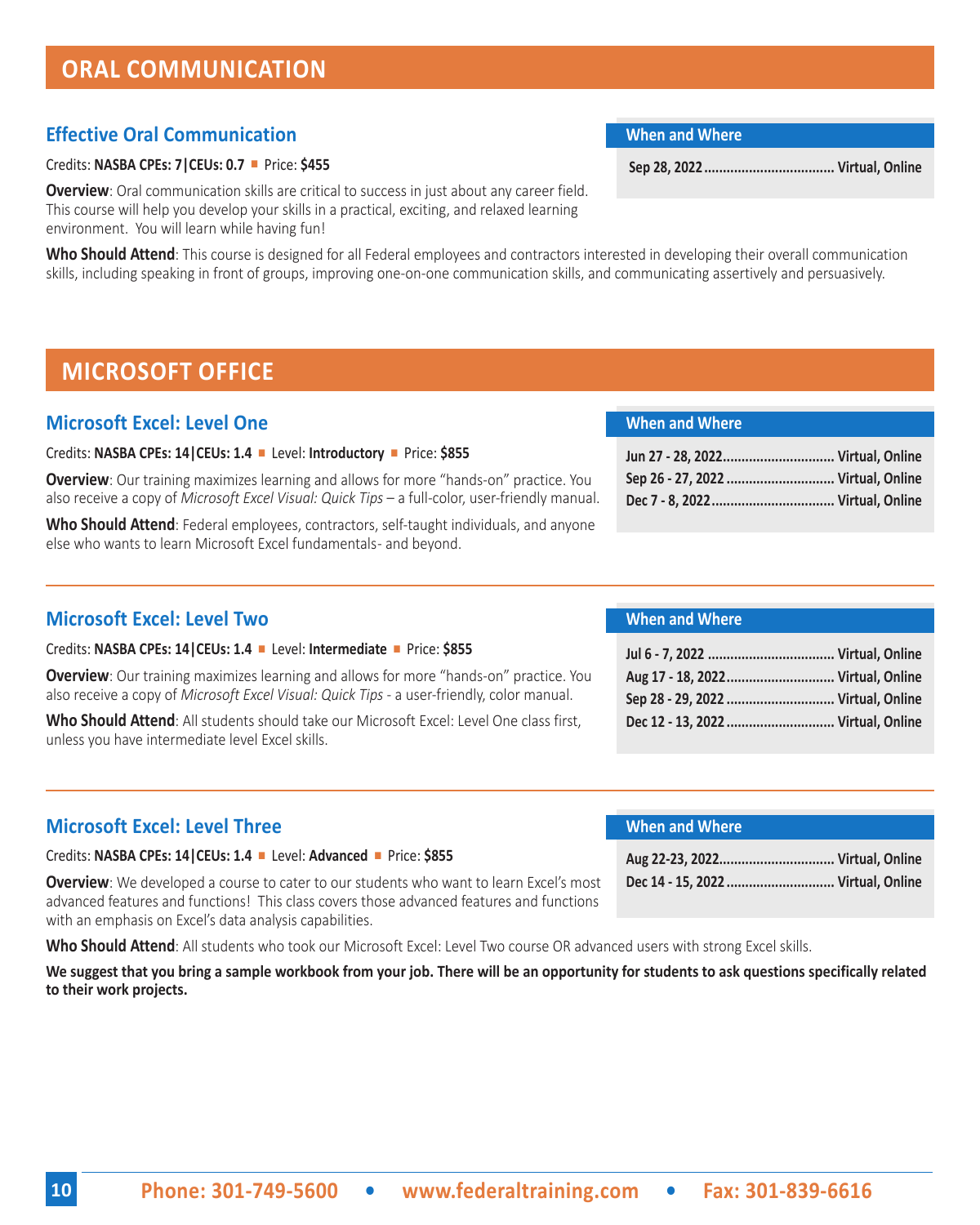## **MICROSOFT OFFICE**

## **Microsoft Word: Intermediate -** *New!*

## Credits: **NASBA CPEs: 7|CEUs: 0.7** n Level: **Intermediate** n Price: **\$455**

**Overview**: Many people use Microsoft Word but are not familiar with the numerous

available features. This interactive course is designed to improve your knowledge, skill,

and productivity with Microsoft Word. After this course, you will possess the kind of skills necessary to efficiently and effectively use many of this software's features and tools. You will discover the little "secrets" that the experts know about and take advantage of.

**Who Should Attend**: Federal employees, contractors, individuals new to Microsoft Word, self taught individuals, and anyone else who wants an intermediate class that goes beyond the basics in Microsoft Word.

## **Microsoft Word: Fast Track for Power Users -** *New!*

## Credits: **NASBA CPEs: 8|CEUs: 0.8** n Level: **Advanced** n Price: **\$455**

**Overview**: If you are experienced using Microsoft Word and want to improve your skills to an advanced level, then this course is for you! Our dynamic instructor will show how to

efficiently create and update a Table of Contents, Mail Merge to labels, envelopes, form letters and emails, work with footnotes and end notes, track changes, and much more. This course will help you transform that blank page into a professional looking document.

\*\*\*For those interested in private, group training for their staff, we can tailor the course to meet your staff's needs.

**Who Should Attend**: This course is intended for students who have intermediate skills with Microsoft Word and would like to learn and/or review the more advanced features available in this powerful software tool.

## **Microsoft PowerPoint**

Credits: **NASBA CPEs: 14|CEUs: 1.4** n Level: **Introductory to Intermediate** n Price: **\$835**

**Overview**: Understanding how to use PowerPoint can be important to your career advancement. This course will help you harness the power of Microsoft PowerPoint and take your skills to a new level.

**Who Should Attend**: Federal employees, contractors, individuals new to Microsoft PowerPoint, self taught individuals, and anyone else who wants to learn the fundamentals and beyond.

## **PROJECT MANAGEMENT**

## **Project Management for Team Members**

## Credits: **NASBA CPEs: 14|CEUs: 1.4** n Level: **Introductory** n Price: **\$845**

**Overview**: To work together effectively on any project, everyone on the team needs to possess a clear understanding of all expectations. In this course, you will develop an understanding of key terminology and apply basic PM tools and techniques to increase your effectiveness both on the team and in your own functional area.

**Who Should Attend**: This course is designed for team leaders, team members, other office professionals, and administrative staff who want to improve their project management skills. It is perfect for employees who work as team members on projects

and want to develop their skills so that they may be more effective team members. It is also perfect for office professionals who seek a basic understanding of project management techniques.

**For those who want to go beyond the basics, please see our Project Management course.**

## **When and Where**

| Apr 27 - 28, 2022  Virtual, Online            |  |
|-----------------------------------------------|--|
| Jun 29 - 30, 2022 Virtual, Online             |  |
| Aug 17 - 18, 2022 Virtual, Online             |  |
| Sep 28 - 29, 2022  Virtual, Online            |  |
|                                               |  |
| Dec 6 - 7, 2022  Largo, MD or Virtual, Online |  |

## **May 9 - 10, 2022.............................. Virtual, Online Sep 8 - 9, 2022................................. Virtual, Online**

**When and Where**

**When and Where**

**When and Where**

**Aug 11, 2022 ................................... Virtual, Online**

**Sep 23, 2022.................................... Virtual, Online**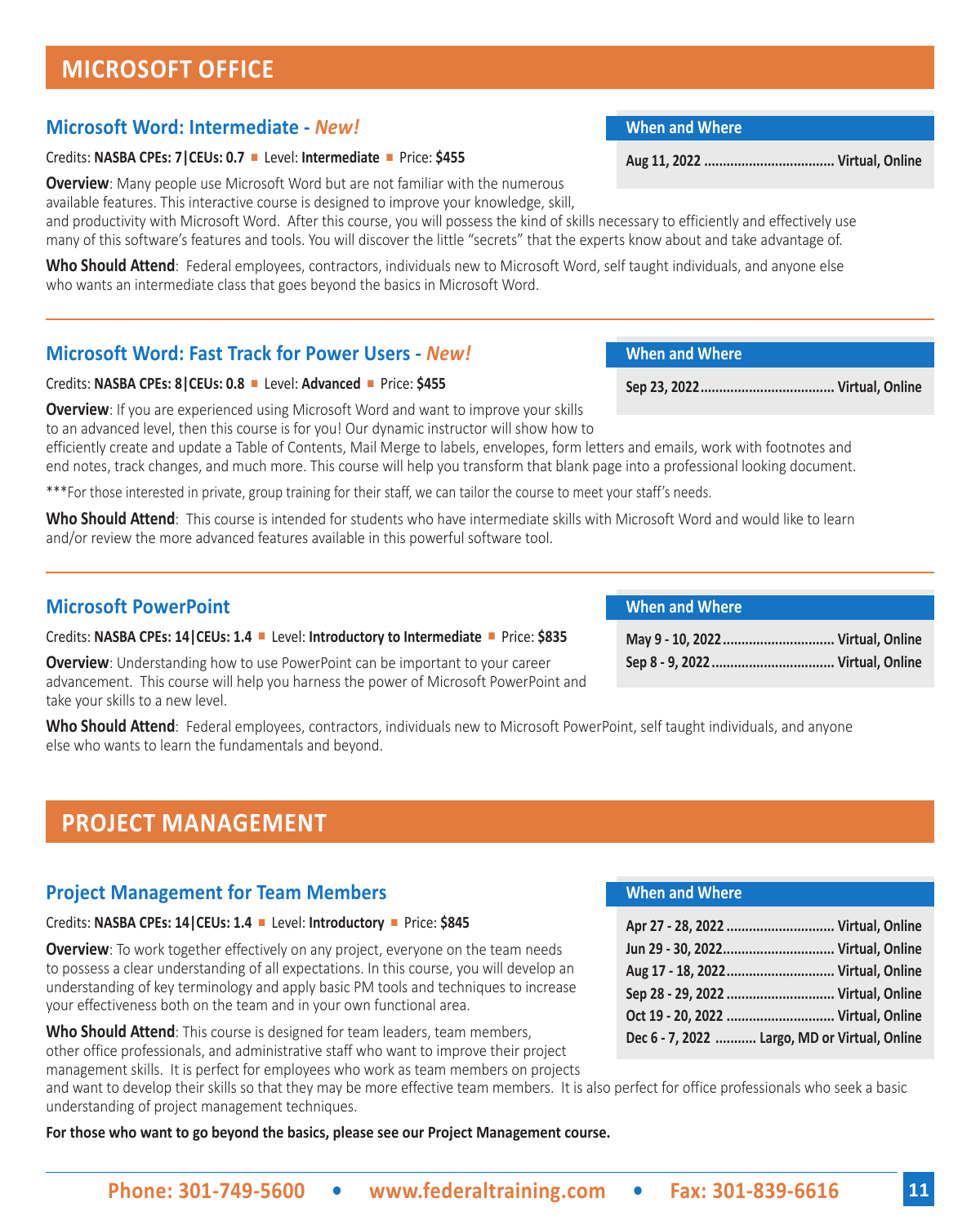## **PROJECT MANAGEMENT**

## **Project Management**

### Credits: **NASBA CPEs: 21|CEUs: 2.1** n Level: **Intermediate** n Price: **\$1155**

**Overview**: This intermediate course builds upon already established basic project management principles and provides a more in-depth examination of the processes established by the Project Management Institute (PMI) to ensure consistent, high-quality, timely results. The course helps students develop a clear focus on maintaining the delicate

balance of the triple constraints of time, cost, and scope. The course also provides an end-to-end perspective on the various project life cycles and where these fit among the different types of projects. There will be an emphasis on project start-up, monitoring and gathering project performance data, and various aspects of project closeout.

Agile project management will be discussed in detail with exercises designed to illustrate the key aspects of this increasingly popular management approach. The differences between traditional or waterfall projects and the agile framework will be discussed and considered in detail. This highly interactive course will provide you with opportunities to apply and practice the principles and concepts covered throughout the training.

**Who Should Attend**: This course is designed for staff members who are asked to manage programs and projects and require a Project Management Body of Knowledge (PMBOK) based approach to successfully manage such initiatives. In addition, this course is also for those who desire to learn the established processes, procedures, and terminology outlined in PMI when solving the most common project management issues. Finally, the course will serve as an excellent introductory prep for those desiring to attain their PMP certification.

### **For those who want to or need to take an introductory-level course first, please see our Project Management for Team Members course.**

## **Microsoft Project: An Introduction NEW!**

## Credits: **NASBA CPEs: 14|CEUs: 1.4** n Level: **Intermediate**

**Overview**: This hands-on course will demonstrate to participants how project schedules are developed according to the PMI process as well as knowledge areas pertaining to project planning. Participants will understand what makes up project plans and why projects tasks should be developed and verified before using the Microsoft Project scheduling application.

## **When and Where**

| Aug 24 - 26, 2022 Virtual, Online               |  |
|-------------------------------------------------|--|
| Oct 11 - 13, 2022  Largo, MD or Virtual, Online |  |

## **When and Where**

**This course is available for group training only. Please email support@federaltraining.com or call 301-749-5600 for a quote.**

The course covers basic navigational steps to setup auto-scheduling and the importance of utilizing this feature to keep track of schedule changes. Participants will also learn how Microsoft Project can track and manage project costs, set up schedule baselines, quickly develop visual reports, and track and monitor project deliverables with minimum effort. Participants will also learn basic scheduling terminology, how to create and define a project, add tasks to a blank project schedule, create Gantt Charts, and the importance of creating a work breakdown structure.

**Who Should Attend**: This course is designed for those who are currently in charge of managing project tasks or ready to take on the responsibilities of developing a project schedule. Those familiar with the basic tenets of the Project Management Institute's (PMI) Schedule Management approach will find the course useful and informative. This course will also equip those who need to elevate their schedule management approach to a more project specialized application tool.

**All participants must have Microsoft Project installed (by their agency's IT department or purchased separately) on their laptop, PC, or other personal device prior to attending the course.**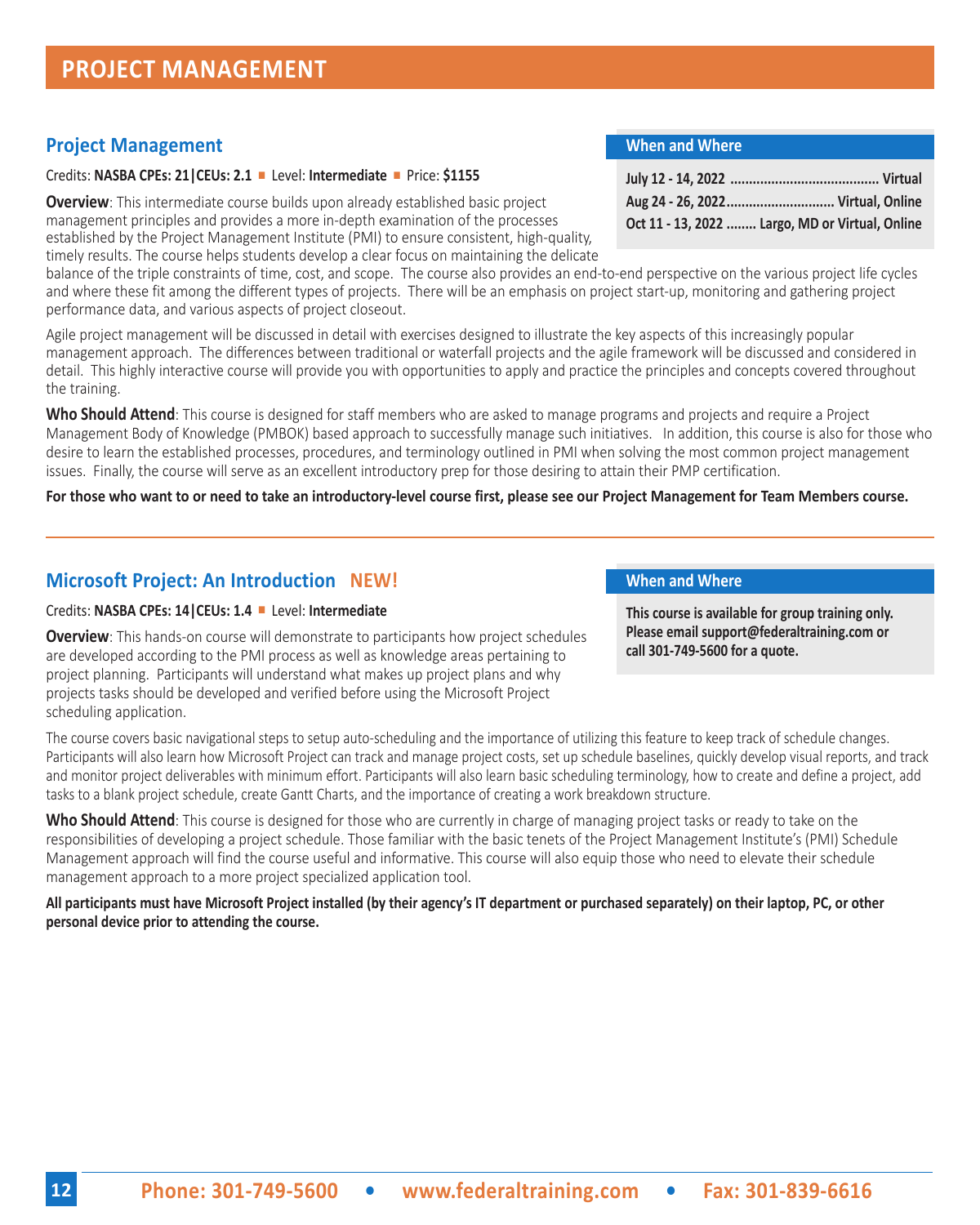## **Agile Project Management: An Introduction <b>When and Where When and Where**

### Credits **NASBA CPEs: 14|CEUs: 1.4**

**Overview**: Students will learn Agile's history, foundational principles, and values when applied to project management. Throughout the course, students will have an opportunity to learn and demonstrate the processes of an Agile project while gaining an understanding of the key events and results associated with it.

Students will also learn the differences between Agile based projects and traditional waterfall projects while gaining an understanding of Agile's benefits and limitations and where its approach is usually most effective. The course also illustrates how Agile and traditionally run projects often coexist and why in certain organizational environments the "blended approach" may be most appropriate.

The course is delivered in a lecture/class exercise format with a class project presented at the end of the final day.

Who Should Attend: This course is for staff members who are either leading projects or serving as project team members on traditional (waterfall) projects and would like to transition to the Agile project management approach. This course is also for those who are currently involved with Agile projects and seeking to develop and enhance their knowledge of Agile concepts, its approach, and the various roles involved.

## **FEDERAL HUMAN RESOURCES**

## **Federal Human Resources: An Overview**

### Credits: **NASBA CPEs: 21 | CEUs: 2.1** ■ Price: \$1125

**Overview**: Our expert instructor will provide a high-level overview of the HR process. The class is designed to help non-HR professionals, as well as new HR professionals, identify and address a variety of HR issues, understand and apply the proper rules and regulations, and make sound decisions.

**Who Should Attend**: New HR staff members, embedded HR staff members partnering with career HR professionals, management analysts, specialists, managers, supervisors, contractors, and other staff members working or assisting with HR issues.

#### **When and Where**

**When and Where**

| Apr 26 - 28, 2022  Virtual, Online |  |
|------------------------------------|--|
|                                    |  |
| Aug 16 - 18, 2022 Virtual, Online  |  |
|                                    |  |
|                                    |  |

**Apr 18 - 19, 2022 ............................. Virtual, Online Aug 31 - Sep 1, 2022 ........................ Virtual, Online Nov 7 - 8, 2022 ........... Largo, MD or Virtual, Online**

Students attending this course should have a strong foundation in Federal human resources and what it takes to be a successful HR professional.

## **Federal Employee Relations: An Introduction**

#### Credits: **NASBA CPEs: 14|CEUs: 1.4** n Price: **\$845**

**Overview**: The purpose of this course is to provide students with an introduction to the discipline of employee relations in the Federal Government. The primary goal of those involved in employee relations is to provide guidance and assistance to management,

ensuring the consistent application of statute and regulation. Management and employees in Federal agencies have rights and responsibilities. The employee relations function has a major impact on the operational effectiveness of Federal agencies and contributes in large measure to the resolution of employee-employer conflicts.

**Who Should Attend**: This course is open to any individual 1) interested in entering the human resources profession, 2) new supervisors/ managers and/or team leaders, 3) entry level HR professionals, and 4) administrative and management support professionals and assistants. It is also designed to provide awareness to other individuals who have a need to understand the fundamental principles and practices of employee relations in the Federal Government.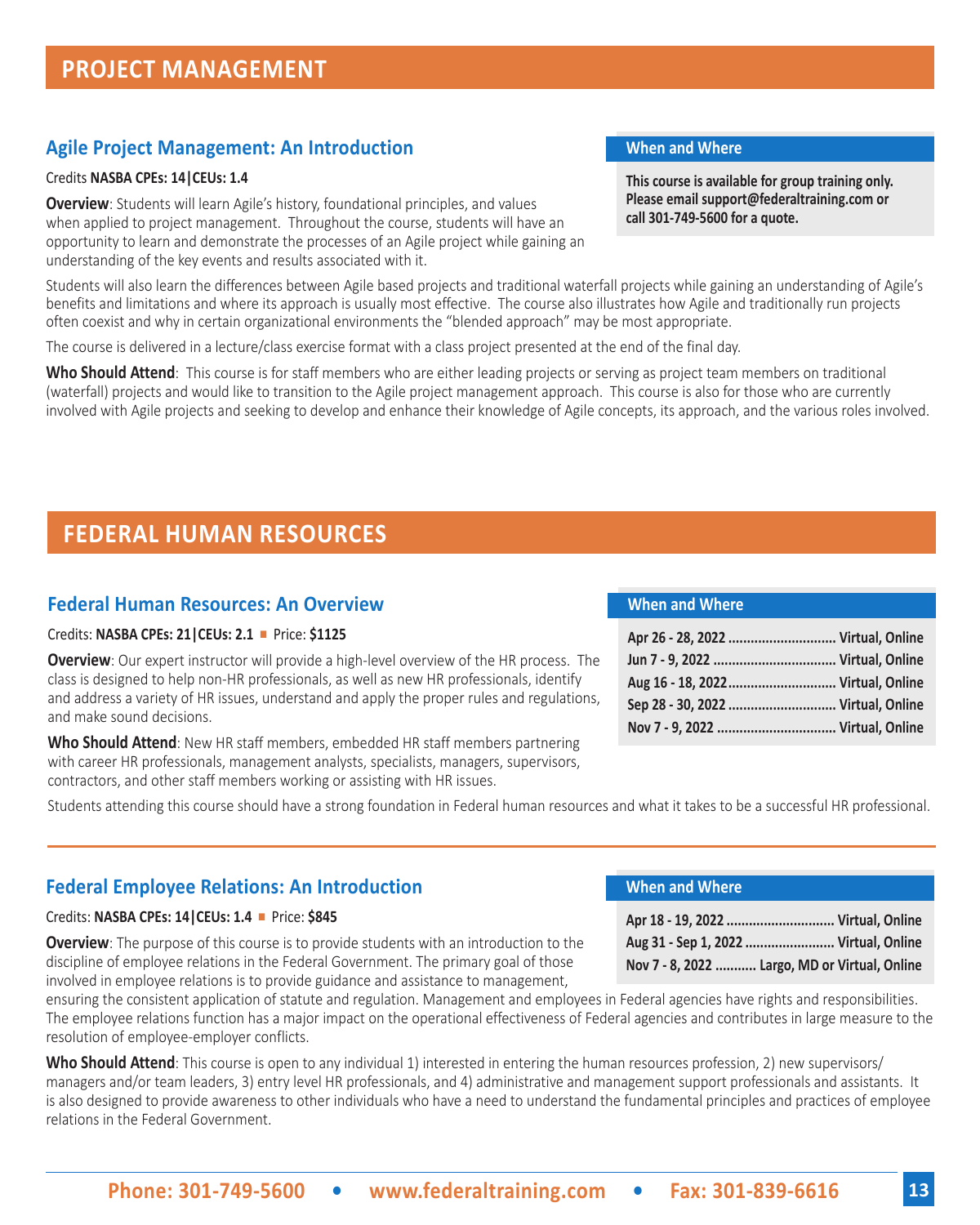## **Federal Staffing and Placement**

## Credits: **NASBA CPEs: 21|CEUs: 2.1** n Price: **\$1125**

**Overview**: In this introductory course, our expert instructor will help to provide you with the knowledge and skills needed to recruit, hire, and retain skilled professionals for Federal Government jobs. You will receive valuable information about the programs and regulations necessary to operate in today's personnel staffing environment. You will learn

about applying for and working for the Federal Government, as well as specifics about the competitive service system. In addition, you will learn about the challenges to recruiting in today's competitive job environment, as well as acquire the knowledge and skills needed to evaluate and rate Federal job applications.

**Who Should Attend**: Human resources specialists, human resources assistants, and others, such as supervisors, managers, EEO professionals, and other office personnel who need to understand and apply current Federal staffing procedures and regulations.

## **Position Classification**

## Credits: **NASBA CPEs: 28|CEUs: 2.8** n Price: **\$1425**

**Overview**: This course is designed to provide students with a fundamental understanding of the position classification system in the Federal Government. The Federal hiring process begins with a manager/supervisor developing a position description which describes the

duties and responsibilities that will be assigned to a particular job vacancy. It is the responsibility of the Human Resources Office to work with managers/supervisors and other hiring officials, assisting them in navigating the classification process. Additionally, the Human Resources Office must determine the final classification of a position and assign to the position description the appropriate occupational series, title, and grade level of the position. Our expert instructor, with over 25 years' experience in the field, will guide students through this entire process.

**Who Should Attend**: This course is open to anyone planning to enter into or already in the human resources profession, including HR professionals, HR assistants, and administrative and management support professionals and assistants. It is also designed to provide awareness to other individuals in organizations who have a need to understand the basic principles and practices of position classification in the Federal government, including supervisors, managers, and other non-HR professionals.

## **Processing Personnel Actions**

## Credits: **NASBA CPEs: 28|CEUs: 2.8** n Price: **\$1495**

**Overview**: Our expert instructor will teach you how to prepare, process, and, approve Requests for Personnel Actions (SF-52) and Notifications of Personnel Actions (SF-50), the essential personnel records for Federal employees. You will also be taught to use the appropriate forms, terminology, codes, remarks, processes, and procedures for processing personnel actions.

**Who Should Attend**: Human resources assistants, specialists, clerks, other office personnel, and anyone else who needs to understand and apply Federal personnel procedures.

| Sep 21 - 23, 2022  Virtual, Online |  |
|------------------------------------|--|
| Oct 17 - 19, 2022  Virtual, Online |  |
|                                    |  |

## **When and Where**

| May 16 - 19, 2022 Virtual, Online  |  |
|------------------------------------|--|
|                                    |  |
|                                    |  |
| Dec 12 - 15, 2022  Virtual, Online |  |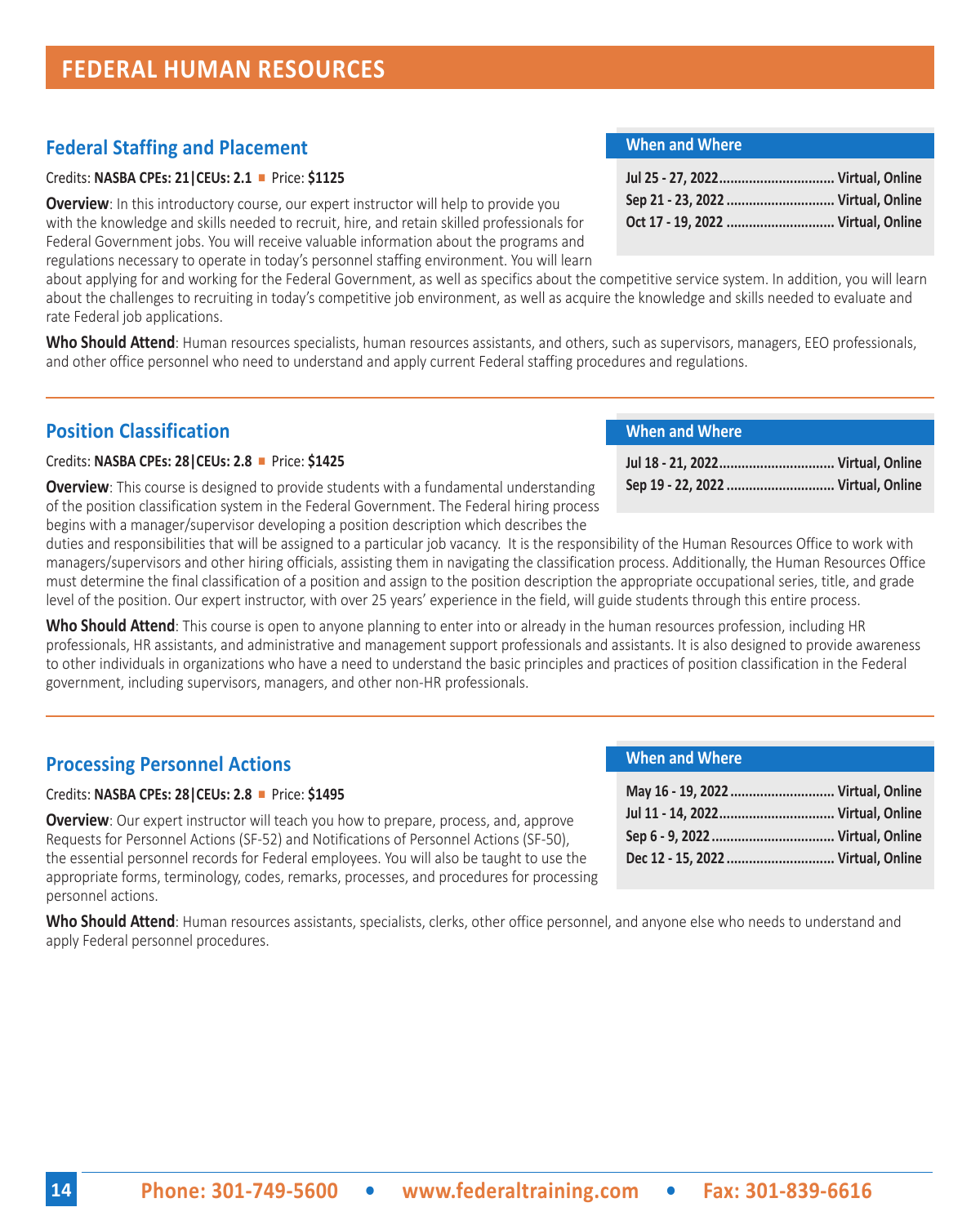Credits: **NASBA CPEs: 14|CEUs: 1.4** n Level: **Introductory** n Price: **\$845**

**Overview**: The purpose of this course is to provide the participant with knowledge related to the performance management system in the Federal Government. Performance

management is the systematic process by which an agency involves its employees, as

**FEDERAL HUMAN RESOURCES**

**Performance Management**

individuals and members of a group, in improving organizational effectiveness in the accomplishment of the agency's mission and goals. Employees and supervisors/managers must understand their roles and responsibilities as it relates to this critical organizational requirement.

**Who Should Attend**: This course is open to any individual (employee and/or supervisor) who is interested in acquiring a better understanding of the performance management system, program, and process as well as the accompanying policies and procedures.

## **Federal Pay Setting**

Credits: **CEUs: 1.4** 

**Overview:** You will acquire the knowledge necessary to set and administer pay for General Schedule (GS) employees. You will also learn to research and apply a variety of pay administration rules, including those related to new appointments, reinstatement and

reassignments, transfers and conversions, promotions and changes to lower grade, pay changes, recruitment, relocation, retention incentives, superior qualifications, grade and pay retention, severance pay, and movement between pay systems.

**Who Should Attend**: This course is open to anyone planning to enter into or already in the human resources profession, including HR professionals, HR assistants, and administrative and management support professionals and assistants. It is also designed to provide awareness to other individuals in organizations who have a need to understand the basic principles and practices of pay setting in the Federal government, including supervisors, managers, and other non-HR professionals.

## **EEO in the Federal Government**

Credits: **NASBA CPEs: 14 | CEUs: 1.4 | Price: \$845** 

**Overview**: In this course, you will learn about the various EEO laws affecting Federal employees and Federal employment. You will discuss prohibited forms of discrimination and the EEO complaint process, as well as techniques for identifying and avoiding workplace discrimination, harassment, and retaliation.

**Who Should Attend**: All Federal employees would benefit from this course.

## **Veterans' Adjudication in Federal Employment When and Where**

### Credits CEUs: **0.7**

**Overview**: This course will provide an overview of the history of veterans' preference in federal employment and will also provide the knowledge and skill to be able to adjudicate and apply veterans' preference in the pre-employment phase of recruiting candidates for employment. Students will also learn to apply veterans' preference in the competitive and

excepted service, how veterans' preference applies while a veteran is employed, and veterans' preference as it applies to retention and postemployment.

Students will review all the special appointing authorities which apply specifically to veterans, veterans with preference eligibility, and disabled veterans. This course will also explore what is required to ensure that all personnel actions fully comply with current rules and regulations regarding individuals who are entitled to veterans' preference.

**Who Should Attend**: Anyone involved in the adjudication of veterans' preference claims or performance of delegated examining work, including human resources professionals, administrative staff, supervisors, and managers.

#### **When and Where**

**When and Where**

#### **This course is available for group training only. Please email support@federaltraining.com or call 301-749-5600 for a quote.**

### **When and Where**

| Aug 22 - 23, 2022 Virtual, Online |  |
|-----------------------------------|--|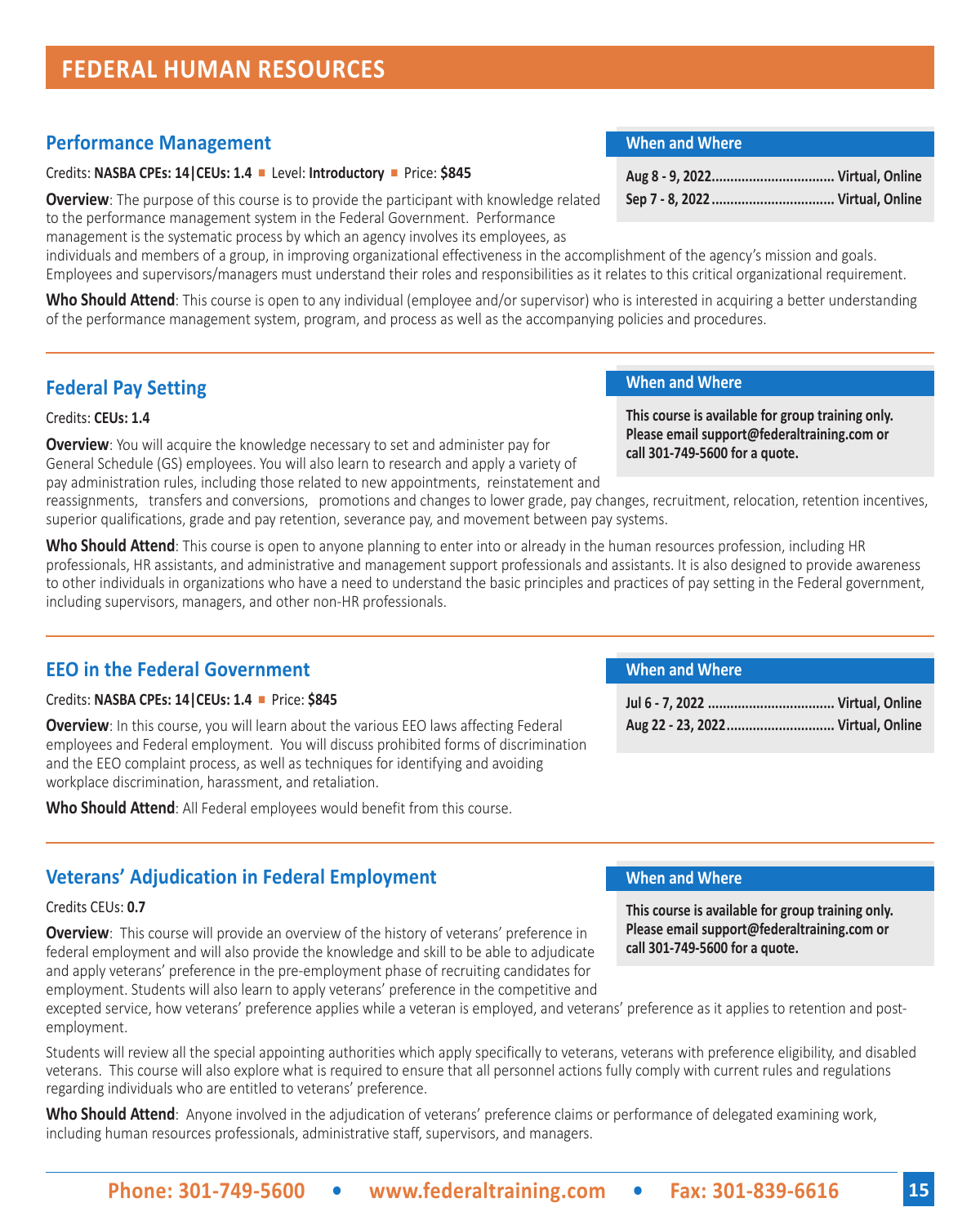## **Qualifications Analysis When and Where**

#### Credits CEUs: **1.4**

**Overview**: This course will prepare Federal HR professionals and others to analyze jobs and job requirements for a number of occupations. Students will also learn to apply the legal and regulatory requirements of the OPM Qualification Standards Handbook to these occupations, including basic eligibility, minimum qualification requirements, specialized

experience requirements, positive education requirements, and the substitution of education for experience.

**Who Should Attend**: This course is open to anyone interested in acquiring a better understanding of Federal qualifications analysis, its processes, and the relevant policies and procedures.

Credits CEUs: **1.4**

**Overview**: By the end of the course, students should be able to define job analysis, prepare an accurate job analysis within the rules, regulations, and law, perfect the KSAs and other characteristics (KSAOs) needed to accurately perform the required duties of the position, determine the appropriate methods to measure the KSAO, and understand the need for a job analysis

**Who Should Attend**: This course is open to anyone interested in acquiring a better understanding of Federal job analysis, its processes, and the relevant policies and procedures.

## **Writing Position Descriptions <b>Construction When and Where When and Where**

Credits CEUs: **1.4**

**Overview**: The purpose of this course is to provide the participant with an overview of the position classification system and how position descriptions are developed in the federal government. The federal hiring process begins with a manager/supervisor developing a position description which describes the duties and responsibilities that will

be assigned to a particular job vacancy. It is the responsibility of the Human Resources Office to work with managers/supervisors and guide them through the process of writing a position description acceptable for classification and other human resources management purposes.

**Who Should Attend**: This course is open to anyone interested in writing position descriptions and acquiring a better understanding of the process and the relevant policies and procedures.

## **Position Classification for Supervisors and Managers <b>When and Where**

### Credits **NASBA CPEs: 14|CEUs: 1.4**

**Overview**: This course will provide students with an overview of the Federal position classification system and process. The federal hiring process and other significant personnel actions begin with a supervisor/manager developing a position description. The position description describes the duties and responsibilities to be assigned to a

particular job. The position description is then classified by the Human Resources Office in accordance with the relevant laws, rules, regulations, and classification standards issued by the Office of Personnel Management.

**Who Should Attend**: This course is open to Federal supervisors and managers as well as other staff who would benefit from having a better understanding of the Federal position classification laws, rules, regulations, policies, and practices.

**This course is available for group training only. Please email support@federaltraining.com or call 301-749-5600 for a quote.**

#### **Job Analysis When and Where**

**This course is available for group training only. Please email support@federaltraining.com or call 301-749-5600 for a quote.**

**This course is available for group training only. Please email support@federaltraining.com or call 301-749-5600 for a quote.**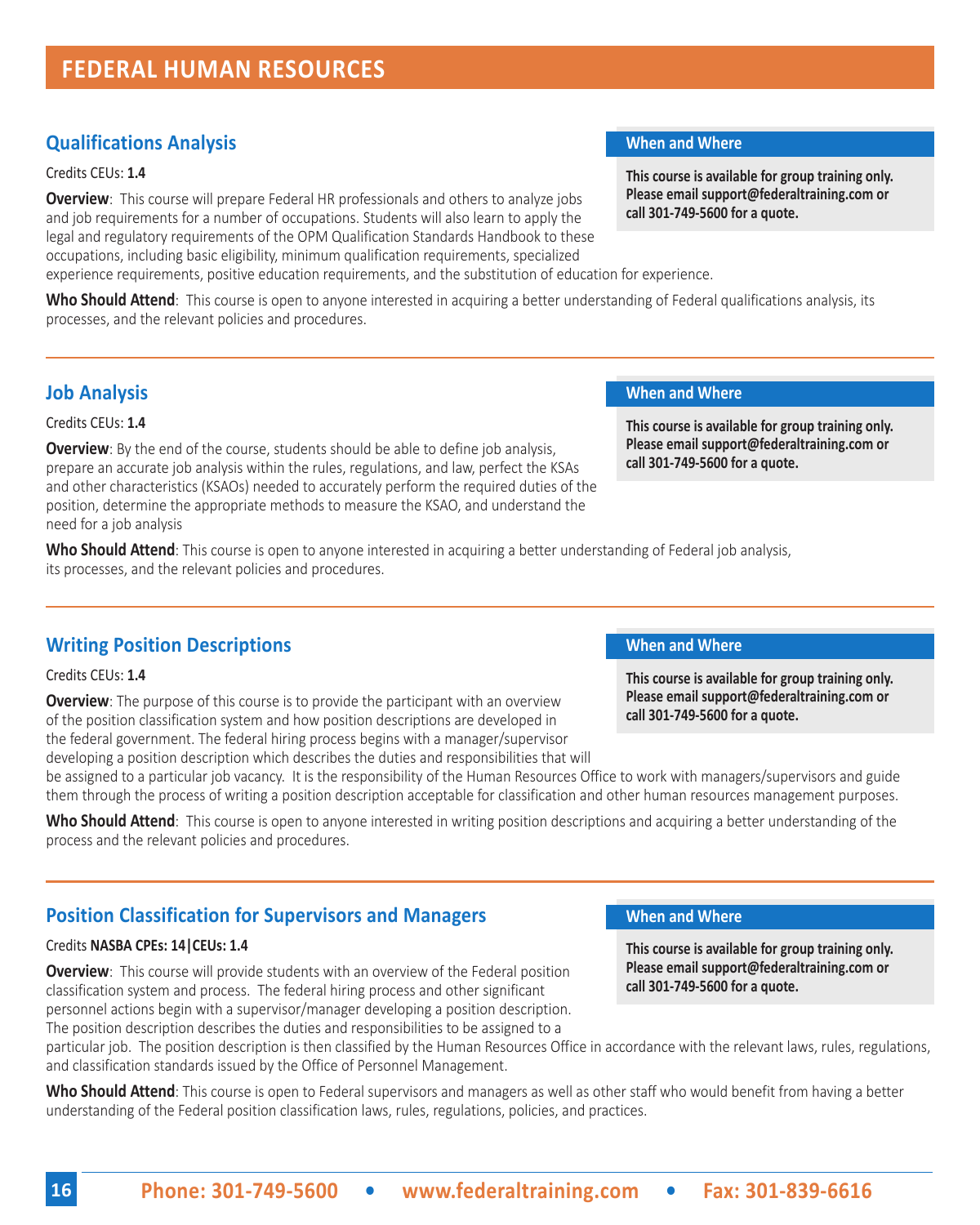## **Federal Position Management When and Where When and Where**

### Credits CEUs: **1.4**

**Overview**: This course has been designed to provide human resources advisers, administrative staffs, supervisors, and managers with an overview of Federal position management as well as the roles and responsibilities of all participants. Within the context of the course, discussions will focus on the history of position management in the Federal government, identifying common organizational problems, presenting available options to resolve those problems, and reviewing authorized flexibilities to assist in your position management strategies.

**This course is available for group training only. Please email support@federaltraining.com or call 301-749-5600 for a quote.**

The planning, development, and continuous monitoring of a position management program in each Federal agency is a critical step in accomplishing the agency's mission. Through an effective position management program, managers are responsible for ensuring and enhancing the quality of programs, products, and customer service on a timely basis while improving productivity, controlling costs, and assuring that programs are managed with integrity.

**Who Should Attend**: This course is open to anyone interested in acquiring a better understanding of Federal position management, its processes, and the relevant policies and procedures.

## **RETIREMENT AND BENEFITS PLANNING**

## **Retirement and Benefits Planning for Federal Employees**

### Credits: **CEUs: 1.4** n Price: **\$845**

**Overview**: Will you really be ready to retire when you are eligible? This class will help you maximize your opportunities and determine how much you will need to retire comfortably. Retirement and other benefits have become much more complicated. The decisions you make now will determine your standard of living later. Learn what is best for you!

Our dynamic instructor is an expert in the field and has taught this course for Human Resources Institute since 2001. He consistently receives outstanding evaluations from his students. As a result, we are very confident that you will find this course to be well worth your time.

**Who Should Attend**: New Federal employees, mid-career Federal employees, and Federal employees within five years of retirement would all benefit from this training. It is never too early to plan! This course is also effective for Federal HR practitioners and liaisons who want to increase their knowledge of Federal retirement and benefits.

| Jun 23 - 24, 2022 Virtual, Online |
|-----------------------------------|
| Aug 18 - 19, 2022 Virtual, Online |
|                                   |
|                                   |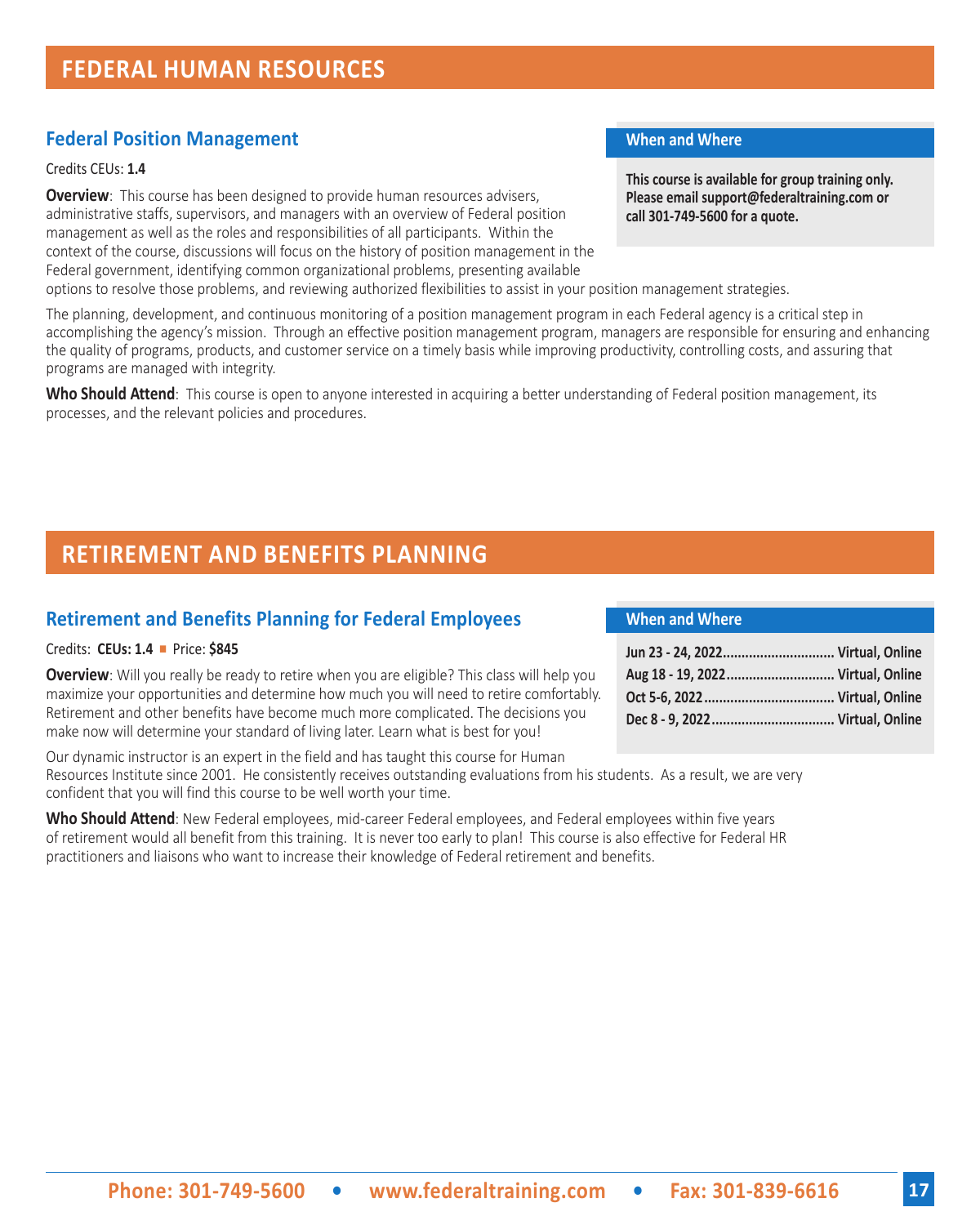# **18 Phone: 301-749-5600 • [www.federaltraining.com](http://www.federaltraining.com) • Fax: 301-839-6616**

## **FEDERAL BUDGET AND FINANCIAL MANAGEMENT**

## **Federal Budgeting: An Introduction**

## Credits: **NASBA CPEs: 14 | CEUs: 1.4 | Price: \$815**

**Overview**: Article 1, Section 8 of The United States Constitution designates the power of the purse as a function of Congress. The Federal budget process, as defined in the Congressional Budget and Impoundment Control Act of 1974, is the methodology through which the power of the purse is executed. In this course, we will walk through each of the major phases and the timing of the annual budget cycle. Utilizing information sharing and

hands-on individual and group activities, class participants will acquire practical and relevant information on the Federal budget process and its impact on their organization and their position.

**Who Should Attend**: This course is designed for Federal civilian, active military, and federal contractors who currently work in or support the Federal budget cycle. This course is also a good fit for acquisition professionals, individuals who would like to transition to the budget analyst (560) series, project managers, administrative professionals, travel managers, any staff who have budget-related "other duties as assigned," or anyone else who would benefit from an overview of the Federal budgeting process.

## **Budget Execution and Analysis**

## Credits: **NASBA CPEs: 14|CEUs: 1.4** n Price: **\$815**

**Overview**: This course will prepare you to tackle budget-related issues in your current position, while preparing you for success in the Budget Analysis (GS-560) series. This class was previously entitled *Budget Analysis: An Introduction*.

**Who Should Attend**: Newly hired budget analysts, budget assistants, other analysts, assistants, administrative staff working on budget issues, other staff members who handle budget issues, and anyone else who wants to learn about the Budget Analysis Series, GS-0560

## **Federal Appropriations Law Seminar**

## Credits: **NASBA CPEs: 21|CLPs: 21|CEUs: 2.1**

**Overview**: Students will learn to identify and resolve appropriations law issues that arise in the workplace. The course focuses on the availability of appropriations as to purpose, amount, and time. It also covers and includes appropriations law terminology, basic

constitutional and legislative controls and processes affecting federal funds, relevant case studies, and much more.

Who Should Attend: This course is designed for anyone who deals with money in the Federal Government, such as budget analysts, purchase card holders, approving officials, certifying officers, contracting officers, approving officials, auditors, accountants, office managers, office assistants, and anyone else who wants to obtain a better understanding of the laws governing the proper execution of appropriated funds.

## **When and Where**

**When and Where**

**call 301-749-5600 for a quote.**

**When and Where**

| Apr 25 - 26, 2022  Virtual, Online              |
|-------------------------------------------------|
| Jun 27 - 28, 2022 Virtual, Online               |
| Aug 22 - 23, 2022 Virtual, Online               |
|                                                 |
| Dec 14 - 15, 2022  Largo, MD or Virtual, Online |

**This course is available for group training only. Please email support@federaltraining.com or** 

## **Jul 6 - 7, 2022 .................................. Virtual, Online Aug 31 - Sep 1, 2022 ........................ Virtual, Online Sep 26 - 27, 2022 ............................. Virtual, Online Nov 16 - 17, 2022............................. Virtual, Online**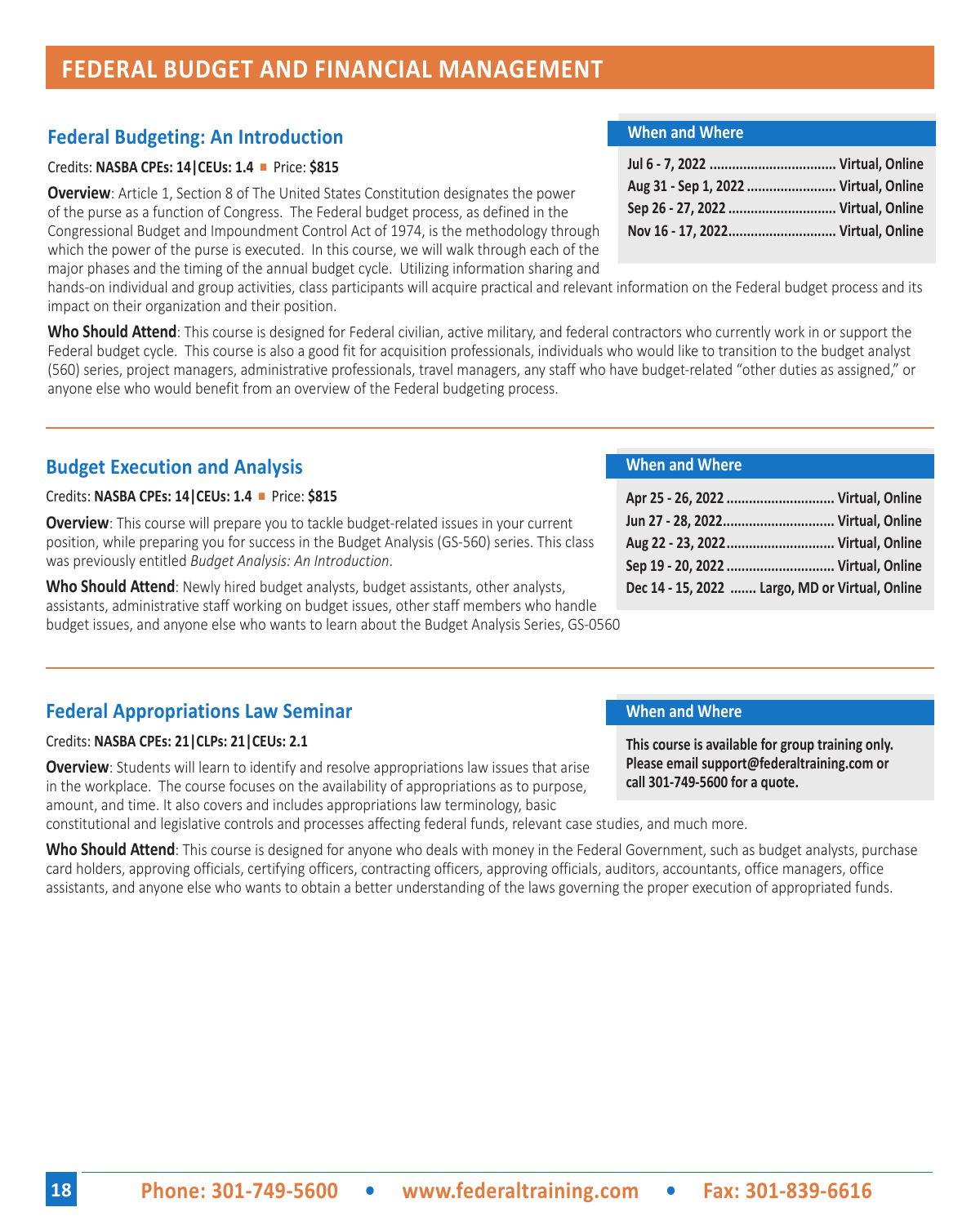## **FEDERAL BUDGET AND FINANCIAL MANAGEMENT**

## **Budget Formulation: An Introduction When and Where When and Where**

#### Credits **NASBA CPEs: 14|CEUs: 1.4**

**Overview**: The Federal budget cycle can be divided into three distinct phases that are generally sequential and yet intertwined. The first phase, which is the focus of this course, culminates in the transmittal of the President's Budget proposals to the Congress, and is called the budget formulation phase.

As part of the budget formulation process, agencies submit baseline program levels and discretionary, mandatory, and governmental receipt proposals to OMB for consideration. Agencies work with OMB to determine the effect of proposals on budget authority, collections, and outlays based on the Administration's economic and technical assumptions. The scored level of budget authority, collections, and outlays for each approved budget proposal and the baseline for all programs create an overall picture of the President's proposed fiscal path. This course will cover all aspects of budget formulation.

**Who Should Attend**: This course is designed for federal employees and federal contractors responsible for financial management, budget formulation, and/or budget execution, as well as anyone else who contributes to their agency's budget process. This course will also benefit Management and Program Analysts, Administrative Officers, staff members new to the federal government, staff members responsible for project or program management, or anyone else in a position requiring you to make financial decisions for your federal component.

## **Federal Accounting Fundamentals: An Introduction <b>When and Where**

#### Credits **NASBA CPEs: 21|CEUs: 2.1**

**Overview**: This course is designed to provide foundational knowledge of basic federal accounting guidance, principles, and practices to facilitate the monitoring, reconciliation, adjustment, reporting, and compliance of Federal programs.

**Who Should Attend**: Federal employees and contractors who are involved in financial management, budgeting and accounting functions, and operations; Federal employees and contractors who are new to federal accounting; budget, financial, program, or management analysis professionals who want to diversify their knowledge; individuals who need refresher training; and employees who are in the process of transitioning from their current position to one focused on financial management.

## **Federal Funds Control for Non-Financial Personnel When and Where**

### Credits **NASBA CPEs: 14|CEUs: 1.4**

**Overview**: Most Federal employees have some responsibility or oversight for federal dollars (sometimes it is an "other duty as assigned" or secondary job function). If you are a purchase card holder, involved in contracting, grants or cooperative agreements, work on or support the budget, spending plans or operating plans, request or purchase

supplies, work in information technology, manage the transit program, or plan or facilitate travel or training, then you are involved in funds control. This course examines the statutory, regulatory, policy, and historical basis of the availability and use of appropriated funds. The course is based on the *Principles of Federal Appropriations Law*, the "Red Book" published by the General Accounting Office.

**Who Should Attend**: This active, hands-on course was designed for Federal civilian, active military, and federal contractors new to Federal funds control responsibilities or for those who want an overview of the Federal funds control process. Typical attendees include administrative professionals, acquisition professionals, travel managers, new funds certifying officials, budget analysts, program managers, transit program managers, project managers and purchase card holders.

| Aug 29 - 30, 2022 Virtual, Online  |  |
|------------------------------------|--|
| Sep 29 - 30, 2022  Virtual, Online |  |

**This course is available for group training only. Please email support@federaltraining.com or call 301-749-5600 for a quote.**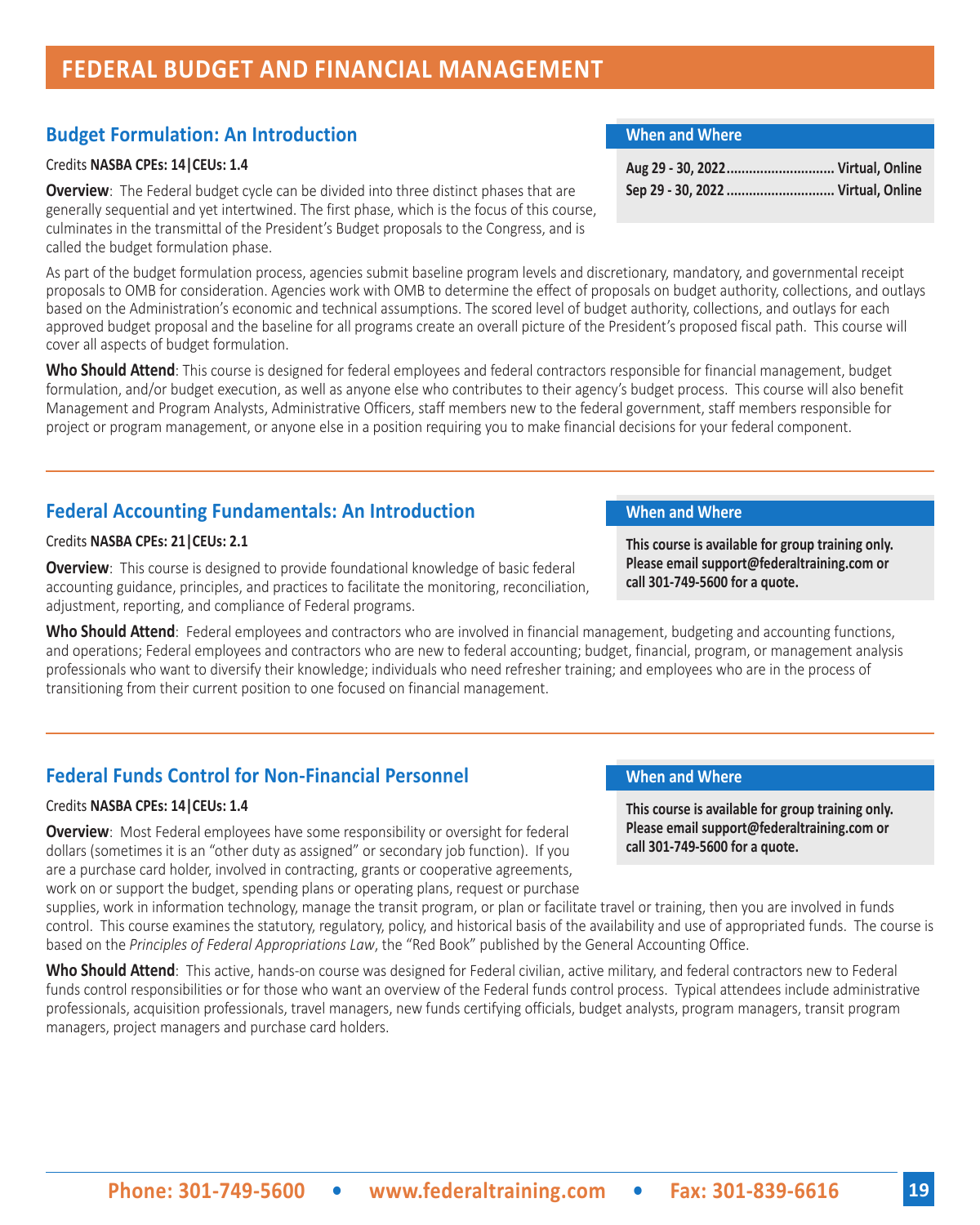## **FEDERAL BUDGET AND FINANCIAL MANAGEMENT**

## **The Federal Financial Process: An Overview When and Where**

## Credits NASBA CPEs: **14|CEUs: 1.4**

**Overview**: In this course, you will receive a thorough overview of the pertinent laws, rules, and regulations governing Federal financial management. You will also cover a range of Federal financial management practitioner areas, including basic government operations, planning, budgeting, accountability, accounting principles and standards,

performance goals and measures, financial systems and operations, management controls, appropriations, and reporting. NOTE: This course was formerly called *Federal Financial Management: An Introduction*

**Who Should Attend**: This course is designed for Federal employees and contractors who want a comprehensive overview of Federal financial systems, processes, rules, and regulations. Both financial and nonfinancial personnel will benefit from learning how the various components of Federal finance work together, including planning, budgeting, accounting, reporting, appropriations, etc.

## **PROFESSIONAL DEVELOPMENT**

## **The Administrative Officer**

## Credits: **NASBA CPEs: 21|CEUs: 2.1** n Price: **\$1115**

**Overview**: The Federal Government has an increasing need for generalists – skilled professionals who capably lead, aid their organizations through change and problem resolution, and measure progress and results while achieving strategic goals. Discover which knowledge, skills, and abilities are necessary for success in this field. Each student will receive a copy of the International Bestseller*, The Secret: What Great Leaders Know and Do, 2nd ed.*

**Who Should Attend**: New administrative officers, management analysts and fiscal officers who are transitioning to positions with broader management responsibility, office managers, and administrative staff seeking promotion and advancement.

## **Emotional Intelligence Workshop NEW!**

Credits: **NASBA CPEs: 7|CEUs: 0.7** n Level: **Fundamentals Refresher** n Price: **\$455**

**Overview**: This course will help you to develop a greater awareness and understanding of your emotions, as well as a greater awareness and understanding of the emotions of others within your organization. This increased awareness will help you to professionally and productively navigate the culture of your organization, while bringing more value to your team.

**Who Should Attend**: All government, civilian, and military employees and contractors are eligible to attend.

**This course is available for group training only. Please email support@federaltraining.com or call 301-749-5600 for a quote.**

#### **When and Where**

| May 24 - 26, 2022  Virtual, Online                 |  |
|----------------------------------------------------|--|
|                                                    |  |
| Aug 29 - 31, 2022 Virtual, Online                  |  |
| Sep 26 - 28, 2022  Virtual, Online                 |  |
| Nov 29 - Dec 1, 2022  Largo, MD or Virtual, Online |  |

## **When and Where**

## **Customer Service for Government Employees**

#### Credits: **NASBA CPEs: 7|CEUs: 0.7** n Price: **\$455**

**Overview**: With results-oriented management, it is increasingly important to deliver outstanding customer service. When you learn how to "put people first," you will increase your value to your agency, as well as your opportunities for advancement and promotion.

**Who Should Attend**: All Federal employees and contractors are encouraged to attend.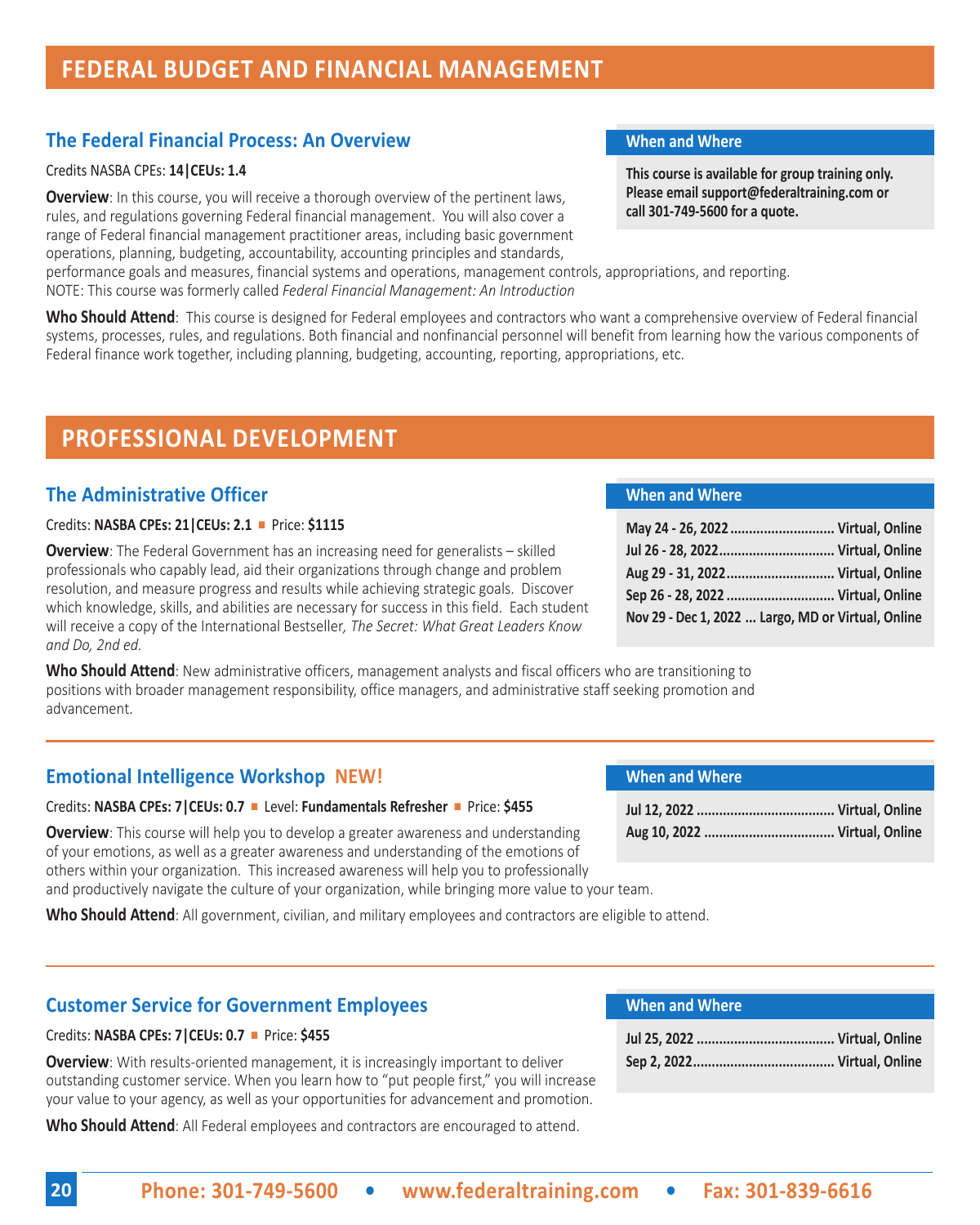## **PROFESSIONAL DEVELOPMENT**

## **Active Listening Skills -** *New!*

## Level: **Refresher** n Price: **\$455**

**Overview**: Active listening is at the core of healthy relationships, both personal and professional.

Body language, tone, and words all play a significant role in communication, but without the component of listening, even the well-intentioned communicator may not succeed.

It is not only the responsibility of the sender to encode the message, but also the responsibility of the receiver to decode the message effectively. This 1-day workshop will help participants build and improve their listening, processing, and comprehension skills.

**Who Should Attend**: All Federal civilian and military employees, other government employees, and contractors are eligible to attend.

## **Managing Your Priorities and Workload**

### Credits: **NASBA CPEs: 7|CEUs: 0.7** n Price: **\$455**

**Overview**: This workshop is full of fresh ideas and packed with the latest prioritization tools and project management techniques. Our instructor will show you a new way of doing things so that you can be sure that you are maximizing your precious time, getting

all of your priority work done effectively and efficiently, and demonstrating the day-to-day habits that all successful people share.

**Who Should Attend**: All Federal employees and contractors are encouraged to attend.

## **Your Federal Career: A Roadmap to Success**

## Credits: **NASBA CPEs: 14|CEUs: 1.4** n Price: **\$825**

**Overview**: If you help your organization succeed, you will succeed. The Federal Government is the nation's largest employer and is committed to having a world-class workforce. In this course, you will learn how to stand out among your co-workers and

peers as a highly valued and indispensable staff member, which will significantly increase your opportunities to achieve success in your career. This course will provide you with a road map to obtain, retain, and advance in Federal employment.

**Who Should Attend**: This course is designed for current Federal civilian employees, active military, Federal contractors, and other individuals interested in getting results for their agencies as well as in their own Federal careers. Our instructor, a former Senior Executive in the Federal Government, will show you the way!

## **Writing Effective Self-Assessments**

## Credits: **CEUs: 0.7** n Price: **\$455**

**Who Should Attend**: All federal employees and contractors who are required to provide input for the evaluation of their performance, as well as individuals responsible for facilitating performance management for their organization.

**Course Overview**: Workplace evaluations are essential to facilitate feedback, manage perceptions, communicate accomplishments, enforce accountability, and identify challenges. Writing an effective self-assessment, which describes an impactful picture of your performance and accomplishments, provides you with a crucial channel of communication and feedback.

This course will provide you with the knowledge and skills necessary to write a self-assessment that will reinforce your accomplishments and provide your leadership team with an appropriate means to measure your organizational contributions.

## **When and Where**

## **When and Where**

## **When and Where**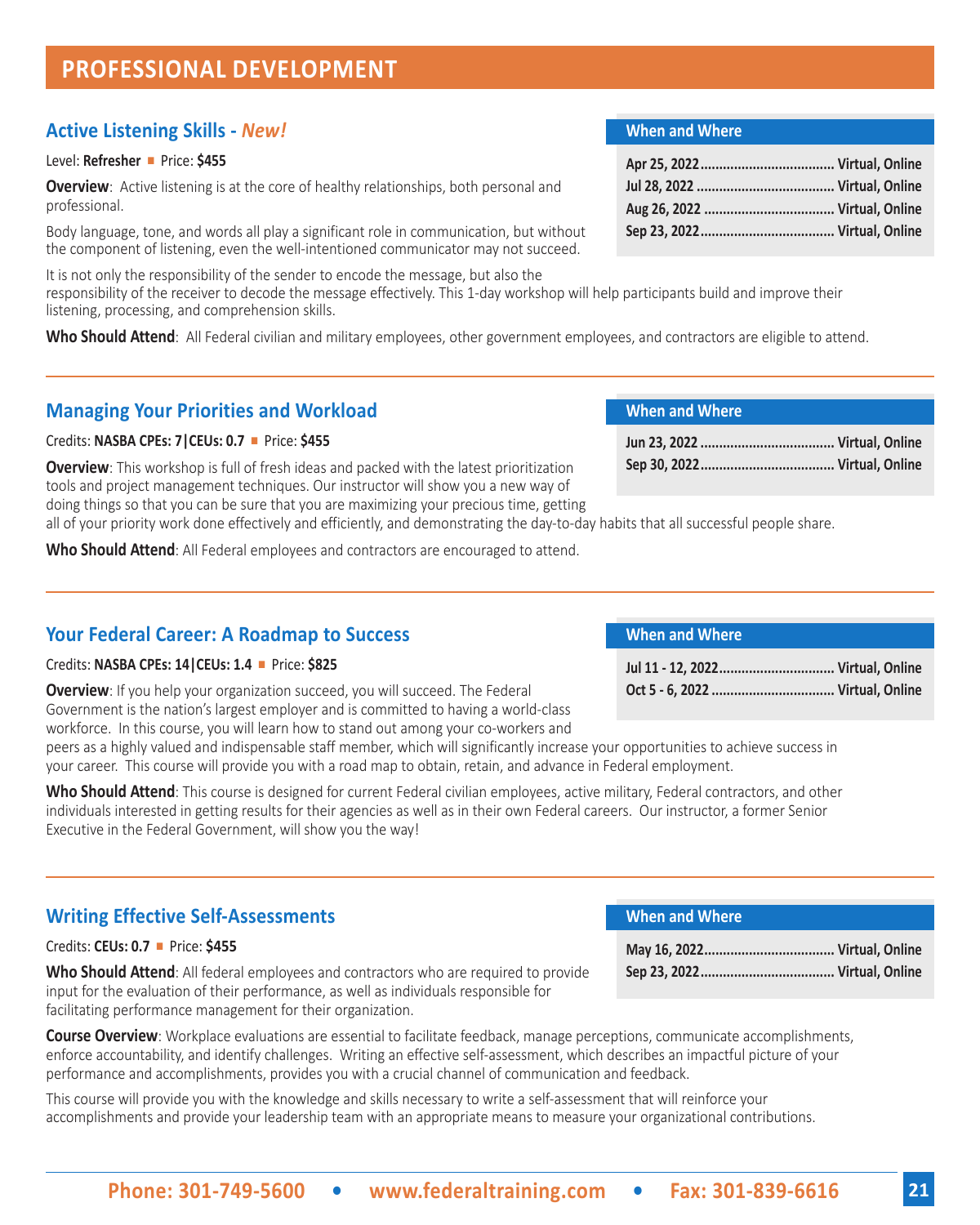## **Working with Difficult People When and Where When and Where**

### Credits CEUs: **0.7**

**Overview**: Almost every office has "that" difficult person – the one who makes life hard for others in the office. This course will reduce your frustration by helping you understand the various types of difficult people. You'll also learn techniques that will help you understand what to do, what to say, and how to say it when dealing with difficult people.

**Who Should Attend**: All Federal civilian and military employees and contractors are eligible to attend.

## **Stress Management for Government Employees <b>When and Where When and Where**

#### Credits CEUs: **0.7**

**Overview**: The workplace can be very stressful. If you don't manage it properly, too much stress can affect your body, your mind, your health, and your productivity. This course will teach you to overcome stress, find balance in your professional and personal life, and take control of your future.

Moreover, learning how to manage your stress shouldn't be stressful. This course will help you to get the relief you need in a time frame that works for you. You'll receive a copy of *The Stress Management Workbook*, which will help you build sustainable stress management skills for significantly reducing stress, now and for the future.

You will learn how to keep your brain sharp, improve your mind's response to stress, and develop strategies for minimizing stress. This fresh set of stress management skills will empower you to perform better at work, increase your energy, foster better relationships, and be healthier in both mind and body.

**Who Should Attend**: A happier, stress-free life is within reach and all Federal civilian and military employees and contractors are encouraged to attend.

## **Federal Travel: An Overview <b>When** and When and Where

#### NASBA CPEs: **14|CEUs: 1.4**

**Overview**: This course provides an overview, discussion, and hands-on exercises related to Federal and Department of Defense (DoD) travel. Participants will acquire useful, practical, and fundamental knowledge of how to plan, coordinate, facilitate, review, approve, research, track, and fund travel in accordance with applicable government regulations.

**Who Should Attend**: This course is designed for travel managers, travel specialists, uniformed service members, administrative professionals, support staff, frequent travelers, authorizing, approving and certifying officials, budget officers, fund managers, travel document preparers and/or reviewers.

**This course is available for group training only. Please email support@federaltraining.com or call 301-749-5600 for a quote.**

**This course is available for group training only. Please email support@federaltraining.com or call 301-749-5600 for a quote.**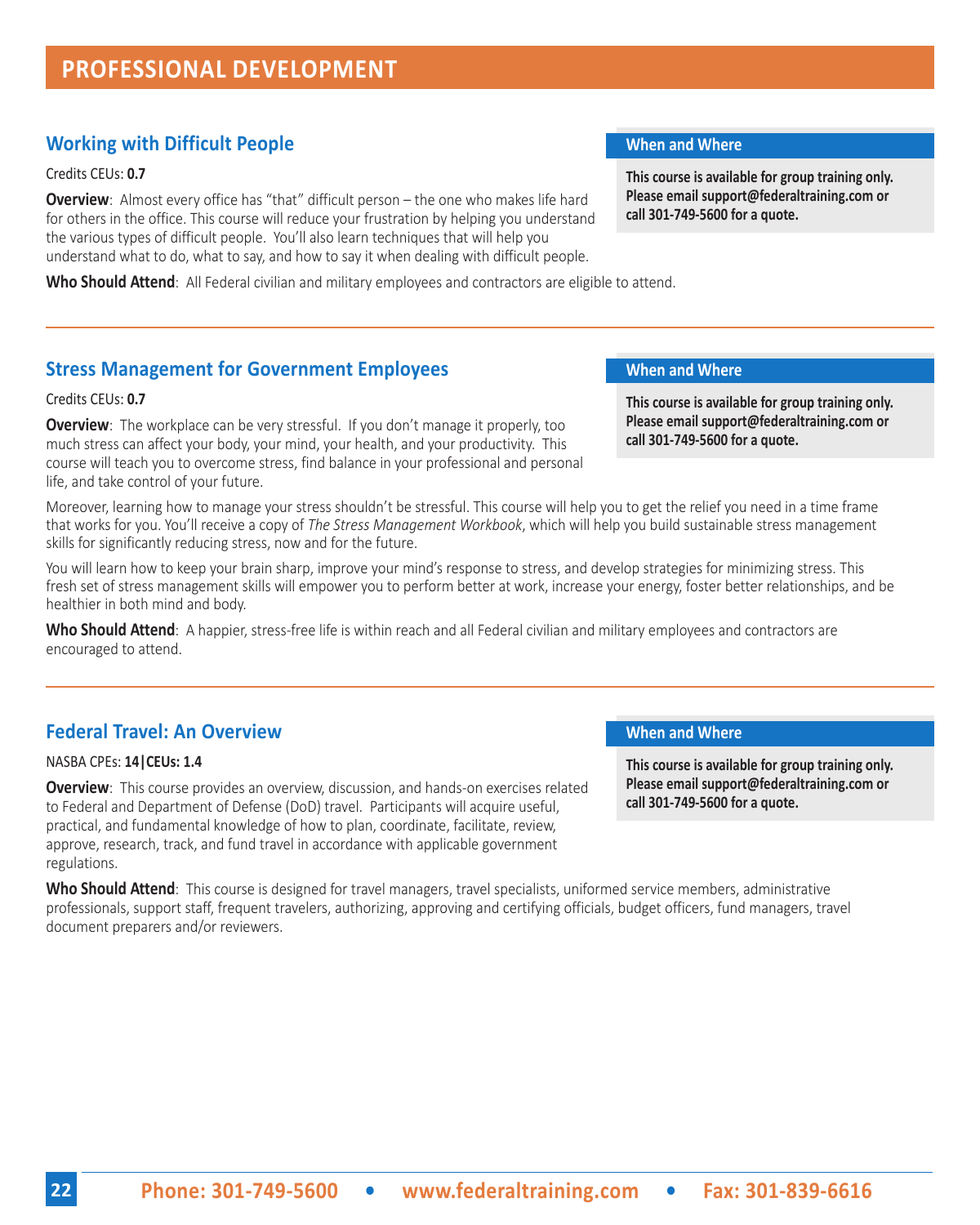## **CERTIFICATE PROGRAMS**

## **Federal Human Resources Certificate Program**

#### **Required Courses (Complete Six)**

- Federal Human Resources: An Overview
- Federal Staffing and Placement
- Position Classification
- Processing Personnel Actions
- Federal Employee Relations: An Introduction
- Retirement and Benefits Planning for Federal Employees

#### **Elective Courses (Complete Two)**

- Performance Management
- EEO in the Federal Government
- Effective Writing Workshop
- Communication Skills: Speaking to an Audience
- Customer Service Skills for Government Employees

**Note**: If you have previously completed any of the Human Resources Institute courses listed above, you may be able to apply them to this certificate program.

**Deadline to Complete**: After enrollment in the certificate program, you have up to four years to complete the courses in the program.

| <b>Federal Business Writing Certificate Program</b>                                                                                                                        |                                                                                                                                                                                                                                                                                                              |  |
|----------------------------------------------------------------------------------------------------------------------------------------------------------------------------|--------------------------------------------------------------------------------------------------------------------------------------------------------------------------------------------------------------------------------------------------------------------------------------------------------------|--|
| <b>Required Courses (Complete Three)</b><br>• English Essentials: A Comprehensive Review<br>• Effective Writing Workshop<br>• Proofreading Skills for Government Employees | <b>Core Courses (Complete Three)</b><br>• Federal Writing Boot Camp<br>• Report Writing<br>• Critical Thinking for Clear Writing: An Introduction<br>• Plain Language Writing for Government Employees<br>• Editing Skills for Government Employees<br>• Correspondence Writing for Government Professionals |  |

**Note**: If you have previously completed any of the Human Resources Institute courses listed above, you may be able to apply them to this certificate program.

**Deadline to Complete**: After enrollment in the certificate program, you have up to three years to complete the courses in the program.

For complete information or to enroll in one of our certificate programs, please visit **[www.federaltraining.com](http://www.federaltraining.com)** or call **301-749-5600**.

**Program Cost:** There is no cost to enroll in a certificate program. You simply pay for the courses after you register for them.

 **Interested in Group Training? We can provide virtual/online or in-person training for your team.**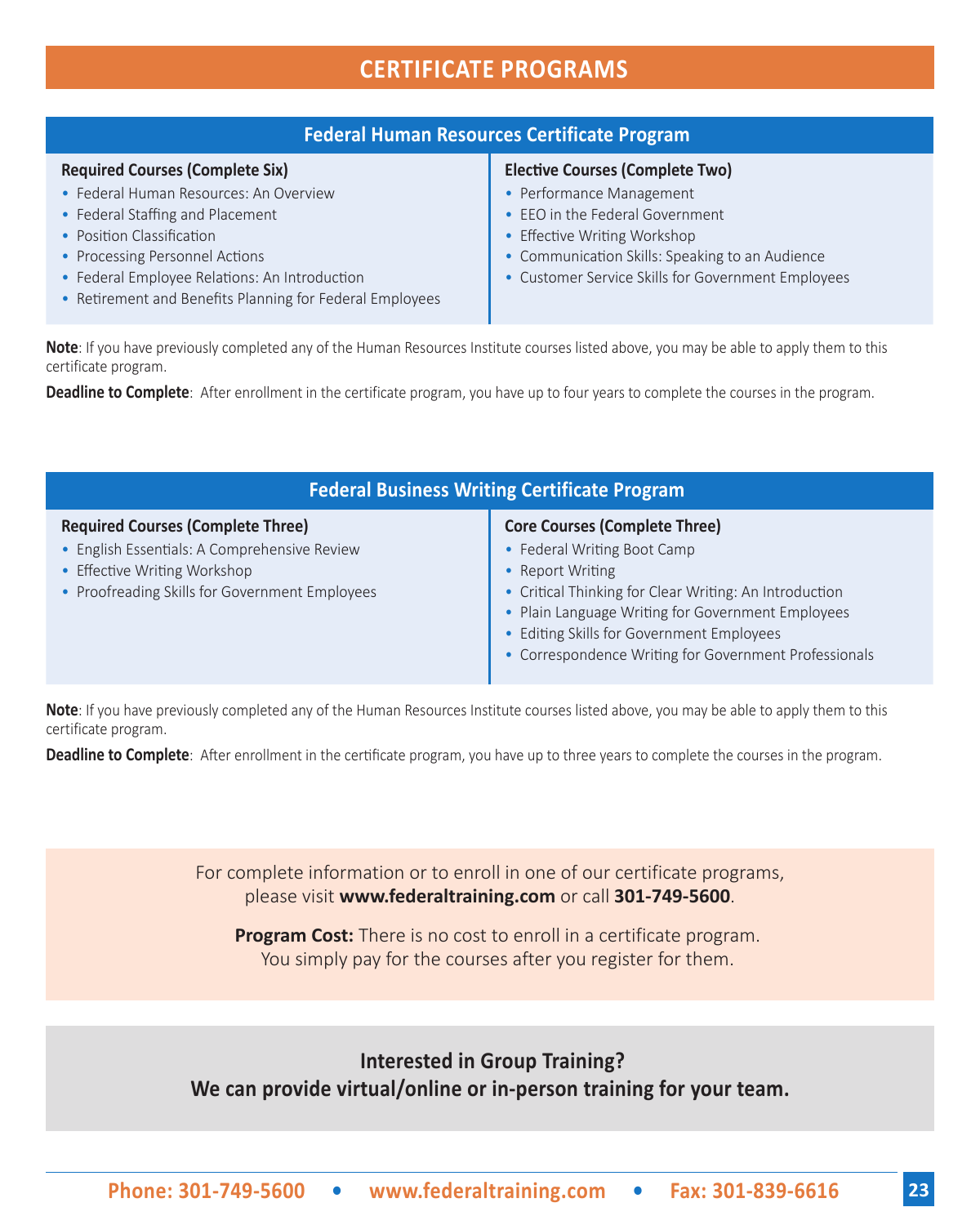## **CERTIFICATE PROGRAMS**

| <b>Administrative Management Certificate Program</b>                   |                                                                                                                                                                                                                                                                                 |                                                                                                                                                                                                       |  |  |  |
|------------------------------------------------------------------------|---------------------------------------------------------------------------------------------------------------------------------------------------------------------------------------------------------------------------------------------------------------------------------|-------------------------------------------------------------------------------------------------------------------------------------------------------------------------------------------------------|--|--|--|
| <b>Required Courses (Complete One)</b><br>• The Administrative Officer | <b>Core Courses (Complete Three)</b><br>• Introduction to Federal Contracting and<br>Procurement<br>• Federal Budgeting: An Introduction<br>• Budget Execution and Analysis<br>• Federal Human Resources: An<br>Overview<br>• Project Management for Team<br>Members: Level One | <b>Elective Courses (Complete Two)</b><br>• Processing Personnel Actions<br>• Editing Skills for Government<br>Employees<br>• Effective Writing Workshop<br>• Leadership Training for Non-Supervisors |  |  |  |

**Note**: If you have previously completed any of the Human Resources Institute courses listed above, you may be able to apply them to this certificate program.

**Deadline to Complete**: After enrollment in the certificate program, you have up to three years to complete the courses in the program.

| <b>Management and Program Analysis Certificate Program: Level One</b>                                                                                                                |                                                                                                                                                                                                                                                                                          |                                                                                                                                                                                                                             |  |  |  |
|--------------------------------------------------------------------------------------------------------------------------------------------------------------------------------------|------------------------------------------------------------------------------------------------------------------------------------------------------------------------------------------------------------------------------------------------------------------------------------------|-----------------------------------------------------------------------------------------------------------------------------------------------------------------------------------------------------------------------------|--|--|--|
| <b>Required Courses (Complete Two)</b><br>• Management and Program Analysis<br>(343 Series): An Introduction<br>• Management and Program Analysis<br>(343 Series): Beyond the Basics | <b>Core Courses (Complete Two)</b><br>Management and Program Analysis:<br>Data Collection and Analysis<br>• Communication Skills: Speaking to an<br>Audience<br>• Project Management for Team<br>Members: Level One<br>• Critical and Analytical Thinking Skills for<br>Office Personnel | <b>Elective Courses (Complete Two)</b><br>• Ability to Research, Analyze, and<br>Solve Problems<br>• Budget Execution and Analysis<br>• Federal Budgeting: An Introduction<br>• Teamwork Skills for Government<br>Employees |  |  |  |

**Note**: If you have previously completed any of the Human Resources Institute courses listed above, you may be able to apply them to this certificate program.

**Deadline to Complete**: After enrollment in the certificate program, you have up to three years to complete the courses in the program.

|                             | <b>Management and Program Analysis Certificate Program: Level Two</b> |                                                                                                                                                                                                                                                                                                                                    |
|-----------------------------|-----------------------------------------------------------------------|------------------------------------------------------------------------------------------------------------------------------------------------------------------------------------------------------------------------------------------------------------------------------------------------------------------------------------|
| $\sim$ $\sim$ $\sim$ $\sim$ | $\sim$ $\sim$ $\sim$ $\sim$ $\sim$                                    | $\mathbf{r}$ $\mathbf{r}$ $\mathbf{r}$ $\mathbf{r}$ $\mathbf{r}$ $\mathbf{r}$ $\mathbf{r}$ $\mathbf{r}$ $\mathbf{r}$ $\mathbf{r}$ $\mathbf{r}$ $\mathbf{r}$ $\mathbf{r}$ $\mathbf{r}$ $\mathbf{r}$ $\mathbf{r}$ $\mathbf{r}$ $\mathbf{r}$ $\mathbf{r}$ $\mathbf{r}$ $\mathbf{r}$ $\mathbf{r}$ $\mathbf{r}$ $\mathbf{r}$ $\mathbf{$ |

## **Required Courses (Complete Two)**

- Management and Program Analysis: Quantitative and Qualitative Analysis
- Management and Program Analysis: Cost Benefit Analysis
- **Core Courses (Complete Two)**
- Quantitative Data Analysis with Microsoft Excel: An Introduction
- Project Management: Level Two
- Report Writing

## **Elective Courses (Complete Two)**

- Critical Thinking for Clear Writing: An Introduction
- Customer Service Skills for Government Employees
- Microsoft Excel: Level One
- Microsoft Excel: Level Two
- Microsoft Excel: Level Three

**Recommended Prerequisite**: Management and Program Analysis Certificate Program, Level One

**Note**: If you have previously completed any of the Human Resources Institute courses listed above, you may be able to apply them to this certificate program.

**Deadline to Complete**: After enrollment in the certificate program, you have up to three years to complete the courses in the program.